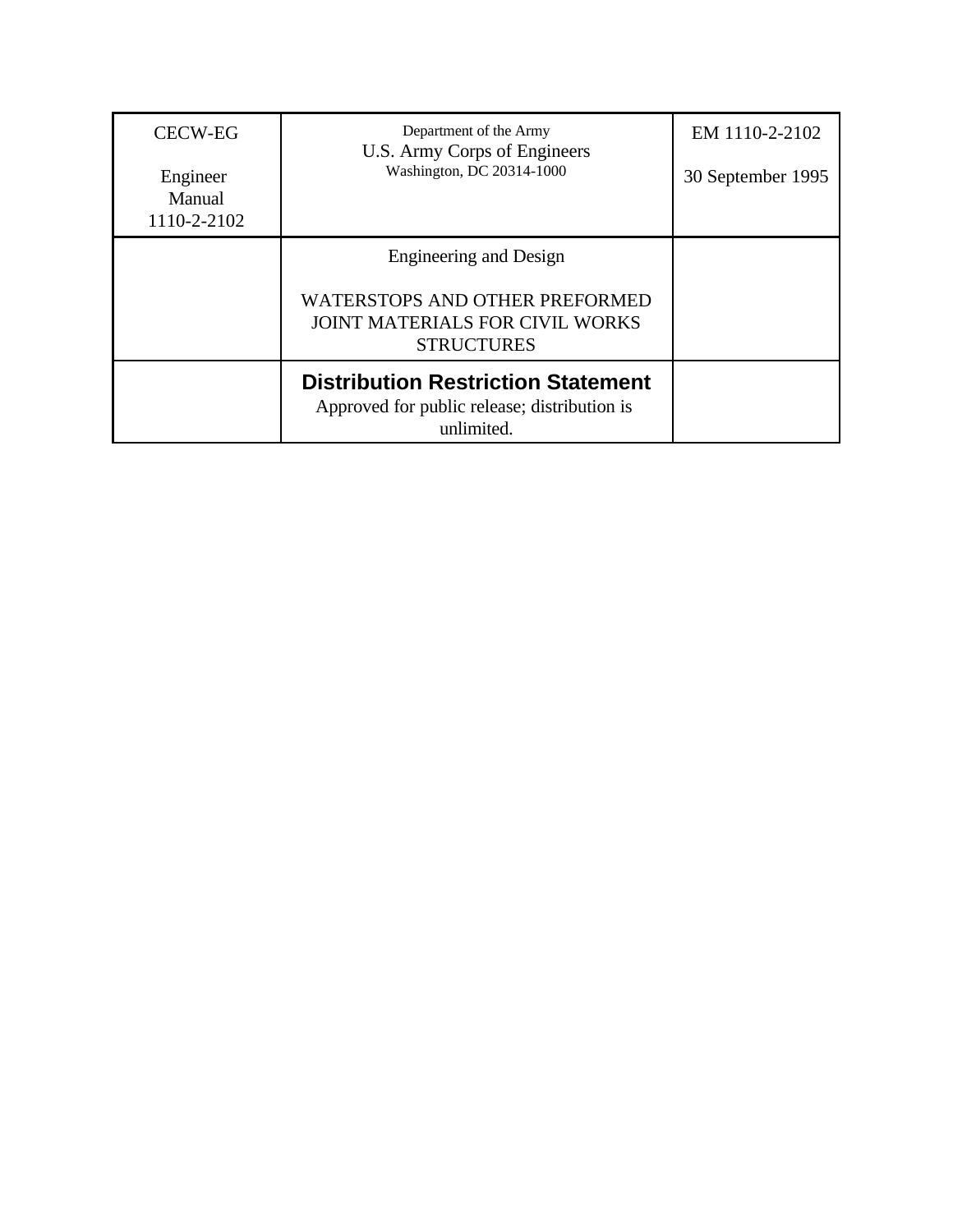EM 1110-2-2102 30 September 1995



**US Army Corps of Engineers**

**ENGINEERING AND DESIGN**

# **Waterstops and Other Preformed Joint Materials for Civil Works Structures**

**ENGINEER MANUAL**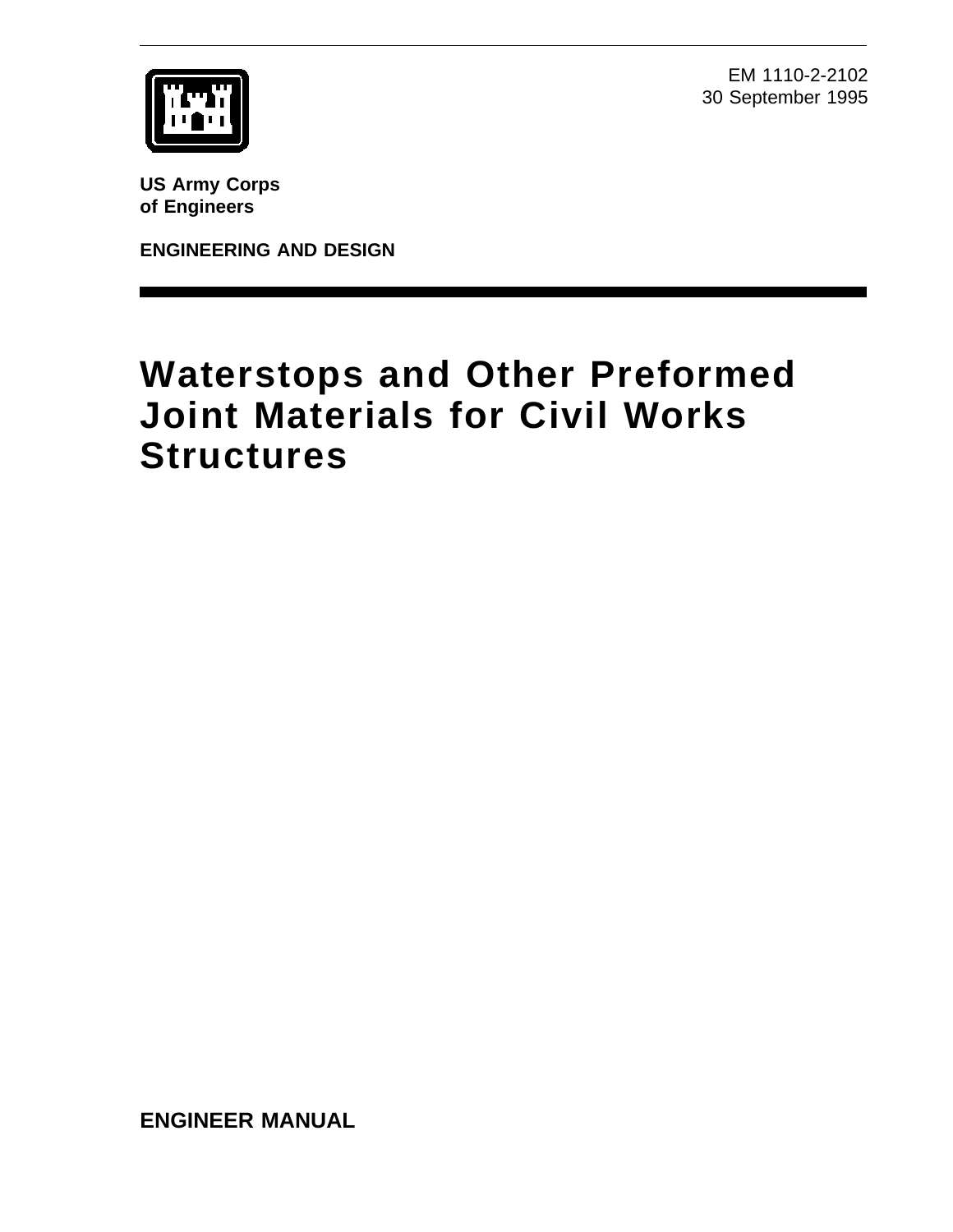#### **AVAILABILITY**

Copies of this and other U.S. Army Corps of Engineers publications are available from National Technical Information Service, 5285 Port Royal Road, Springfield, VA 22161. Phone (703)487-4650.

Government agencies can order directly from the U.S. Army Corps of Engineers Publications Depot, 2803 52nd Avenue, Hyattsville, MD 20781-1102. Phone (301)436-2065. U.S. Army Corps of Engineers personnel should use Engineer Form 0-1687.

#### **UPDATES**

For a list of all U.S. Army Corps of Engineers publications and their most recent publication dates, refer to Engineer Pamphlet 25-1-1, Index of Publications, Forms and Reports.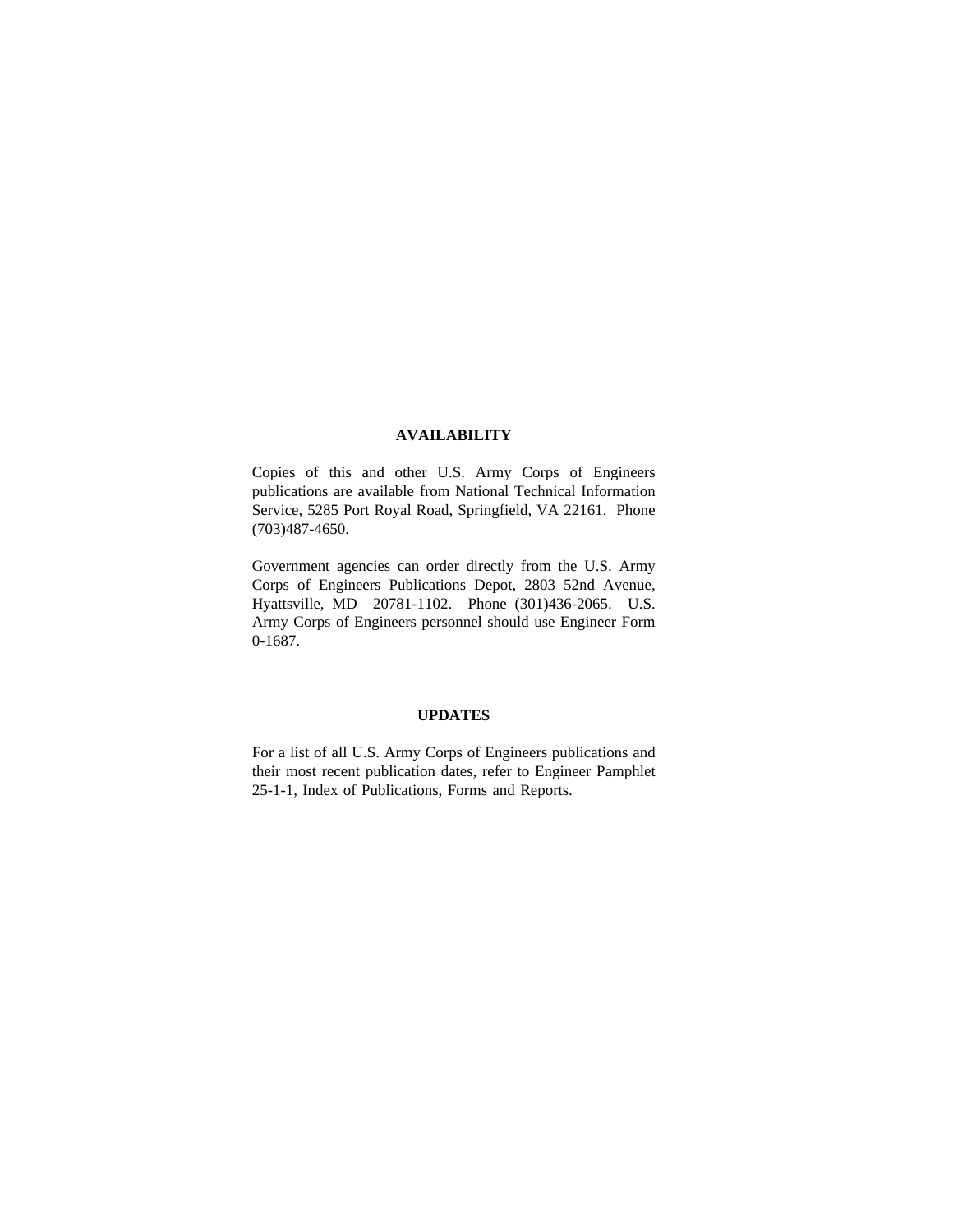**DEPARTMENT OF THE ARMY** EM 1110-2-2102 **U.S. Army Corps of Engineers** CECW-EG **Washington, DC 20314-1000**

Manual

No. 1110-2-2102 30 September 1995

# **Engineering and Design WATERSTOPS AND OTHER PREFORMED JOINT MATERIALS FOR CIVIL WORKS STRUCTURES**

**1. Purpose.** This manual provides guidance for the selection and use of waterstops and other preformed joint materials for preventing passage of excessive amounts of water, water-borne matter, gases, other fluids, and other unwanted substances into or through the joints of concrete structures.

**2. Applicability.** This manual is applicable to HQUSACE elements and USACE commands having civil works responsibilities.

**3. Discussion.** Most concrete structures have contraction, expansion, and construction joints. Joints can be a path for unwanted matter, liquids, solids, and gaseous substances to enter and pass through the concrete joint and possibly cause damage to the integrity and serviceability of the structure. Waterstops and other preformed joint materials are a primary line of defense against the passage of excessive amounts of these substances. This manual provides information and data on the various waterstops, preformed compression seals, and other preformed joint materials; their shapes, sizes, and the physical properties that are available to the designers of concrete structures.

FOR THE COMMANDER:

Pough Mr

ROBERT H. GRIFFIN Colonel, Corps of Engineers Chief of Staff

This manual supersedes EM 1110-2-1911, dated 31 May 1983.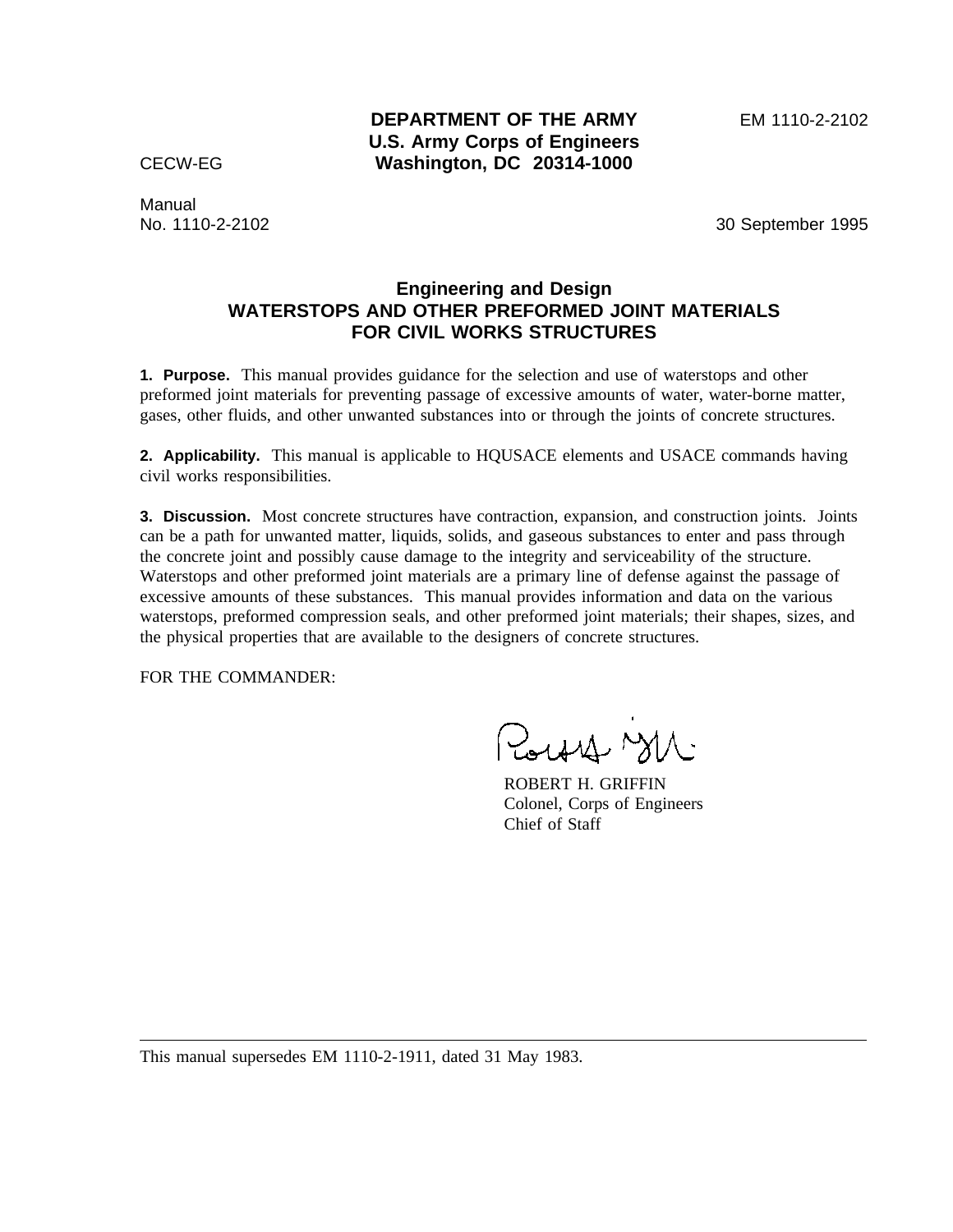# **Chapter 1 Introduction**

## **1-1. Purpose**

This manual provides guidance on effective and economical selection, evaluation, and use of waterstops, preformed compression seals, and other preformed joint materials in the construction of concrete structures. It provides information on types of waterstops and other preformed joint materials used in hydraulic and nonhydraulic concrete structures, including locks, dams, floodwalls, storage tanks, pavements, buildings, bridge decks, and other concrete structures.

## **1-2. Applicability**

This manual is applicable to HQUSACE elements and USACE commands having civil works responsibilities.

## **1-3. References**

A list of cited references is presented in Appendix A. The reader may refer to American Concrete Institute (ACI) Committee Report 504R-90, "Guide to Sealing Joints in Concrete Structures" for additional guidance.

#### **1-4. Definitions**

A list of terms and their definitions is presented in Appendix B. These definitions are not necessarily applicable beyond this manual. The usefulness of these terms within this manual implies that special care is needed whenever waterstop is described formally in a design memorandum or a construction contract.

#### **1-5. Background**

Concrete is normally subject to changes in length, shape, or volume caused by changes in temperature, moisture content, reactions with atmospheric carbon dioxide, or by the application of loads. One method of controlling and minimizing the effect of these changes or movements is to provide joints at which the movement can be accommodated without loss of integrity of the structure. There are many other reasons for providing joints in concrete structures such as at doors, windows, cladding, mechanical breaks, or to simplify construction. These joints must usually be sealed to prevent passage of excessive amounts of gases, liquids, or other unwanted substances into and or through the joint openings. Some preformed joint materials not only prevent the passage of undesirable substances but also prevent the entry of hardened particles into the joint that may eventually cause the concrete to crack or chip along the edge of the joint.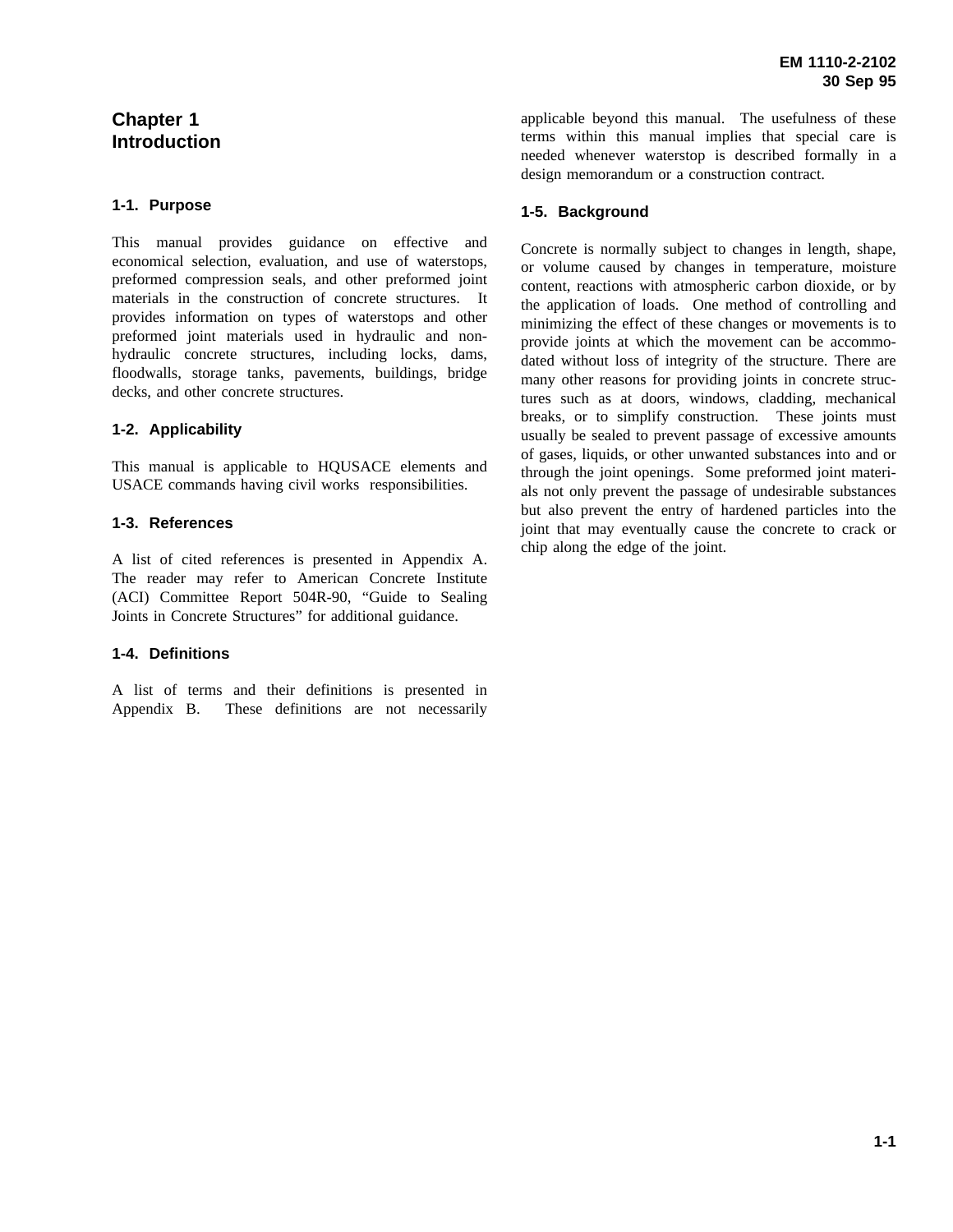# **Chapter 2 Joints and Their Functions**

## **2-1. General**

Joints are required in most concrete construction. Concrete is subject to physical changes in length, width, height, shape, and volume of its mass when subjected to environmental changes and mechanical conditions surrounding it. The effects may be permanent contraction from drying shrinkage, carbonation, or creep; abnormal changes from chemical reactions of sulfate or alkali attacks; or simply the application of a load on the concrete. As movement of the concrete occurs and is restrained by internal or external conditions, whether permanent or transient, the concrete can relieve the internal stresses by forming a joint commonly referred to as a crack. Designers minimize the unsightly appearance of self-formed cracks by introducing joints into the concrete to accommodate for the movement without loss of structural integrity. Joints may also be used in facilitating and accommodating the construction process.

#### **2-2. Types of Joints**

*a. Contraction joints*. To regulate the cracking occurring from the unavoidable and unpredictable contraction of concrete, contraction joints (also referred to as control joints) are designed into the structure. Contraction joints divide a structural element into two or more smaller elements by forming a complete separation from the adjacent element. Contraction joints may be made during construction by forming the joint with a strip of wood, plastic, or metal; or after construction by saw cutting the joint. The contraction joint may be made to the full depth of the concrete or it may be only partially made and allowed to crack below the control joint the remaining depth of the concrete.

*b. Expansion joints.* To prevent concrete from crushing, distorting, displacing, buckling, or warping from compressional forces transmitted from abutting concrete that occurs from movement caused by expansion, expansion joints (also referred to as isolation joints) are placed into the concrete structure. Expansion joints are commonly designed to isolate structural elements from each other such as walls or columns from floors and roofs, pavements from bridge decks and piers, or where wall elements change directions. Expansion joints are commonly made during construction but may be incorporated following construction if needed. Expansion joints are made the full depth of the concrete and of sufficient width to avoid the likelihood of the abutting concrete elements from touching each other in the future. Dowels and keyways may be used across expansion joints to resist undesirable lateral or vertical movement of the concrete elements.

*c. Construction joints.* To assist in the construction and in the placement of concrete, construction joints are designed and created at certain locations during large massive concrete placements as scheduled interruptions. The concrete surface at the point of stoppage becomes a construction joint when the concrete placement continues. Size of placement and time are contributing factors for construction joints. Some construction joints are unavoidable due to unscheduled interruption of concreting operations. Construction joints may be designed to coincide with contraction or expansion joints where the concrete surfaces are not bonded. In monolithic placements, the two concrete surfaces may be required to be fully bonded across the construction joint for structural integrity. Construction joints may be formed in any direction depending on the placement stoppage point.

*d. Special-purpose joints and cracks.* Hinge joints, articulated joints, and sliding joints are special-purpose joints designed for a particular special-purpose function. Cracks are self-made joints that occur almost uncontrollably within the concrete from a variety of reasons. Most cracks affect the aesthetics of the concrete and not the structural integrity of the concrete element or structure.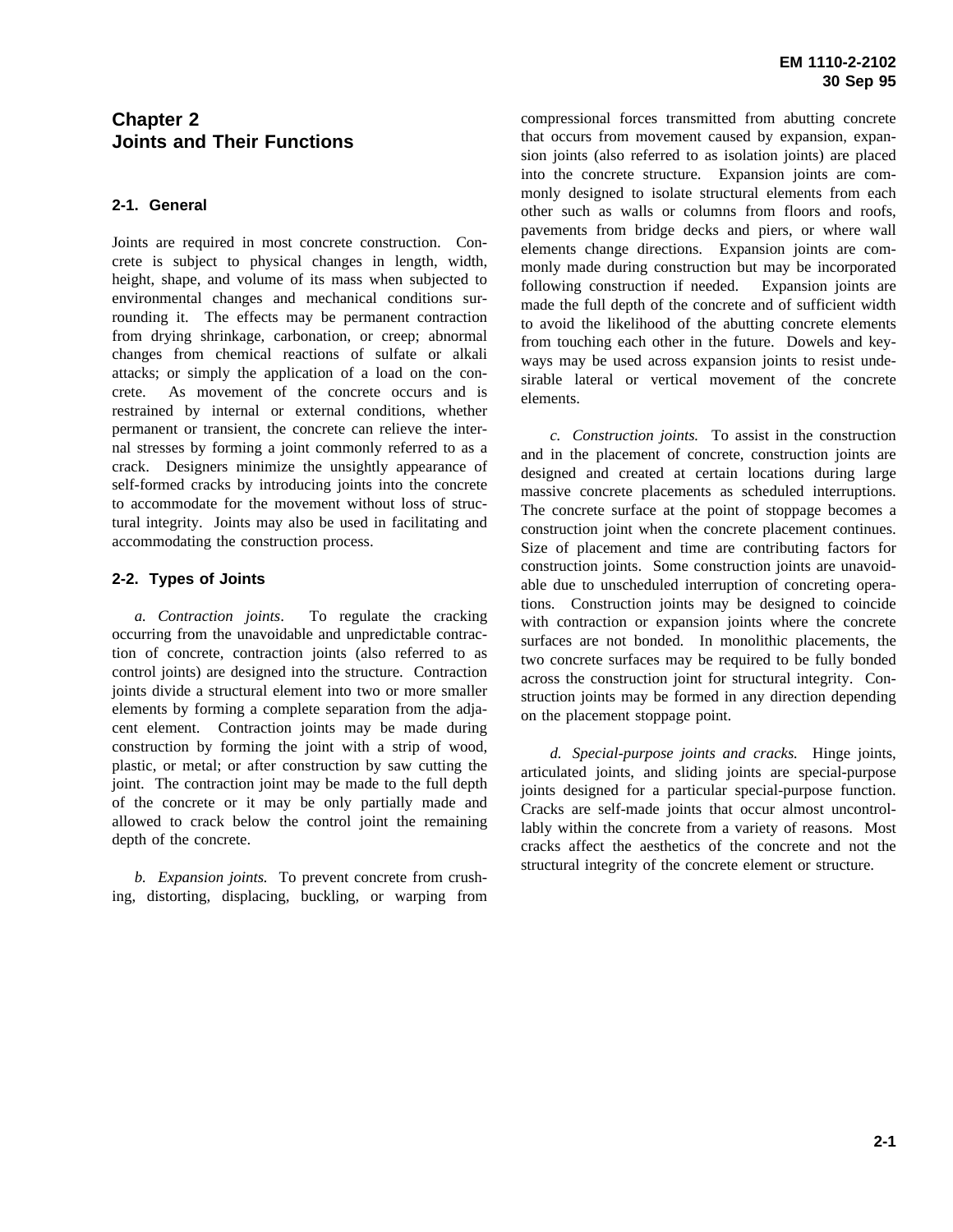# **Chapter 3 Waterstops and Other Preformed Joint Materials**

# **3-1. General**

This manual is primarily concerned with preformed joint materials as obtained from manufacturers. The material differs from the field-molded type of joint sealants because the material configuration is predetermined by design for a known or fixed application or condition. Preformed joint materials are divided into two classes, rigid and flexible. The flexible class of joint material is the most prevalent of the preformed joint materials used and the primary topic of this manual. This manual covers aspects of the rigid class but only to a limited degree.

## **3-2. Waterstops**

*a. General.* Waterstop is a form of preformed joint material, metallic or nonmetallic, designed to stop the flow or migration of water through open joints. Waterstops may be used in many different types of concrete structures but are primarily used in the monolith joints of hydraulic concrete structures such as navigation locks, dams, floodwalls, and control structures to stop the passage of water and waterborne matter through the joint.

*b. Material.* Waterstops may be either metallic or nonmetallic. Metallic waterstops are rigid; made from steel, copper, bronze, or lead. Metallic waterstops may be used in large dams and heavy construction projects where strength rather than flexibility is needed. Nonmetallic waterstops are usually composed of natural rubber; synthetic rubbers such as butyl rubber, neoprene, styrene butadiene rubber, and nitrile butadiene rubber; and polyvinyl chloride. Nonmetallic waterstops provide flexibility rather than strength and must possess good extensibility, good recovery, chemical resistance, and fatigue resistance. Some nonmetallic waterstops are thermoplastic in that they can be easily spliced together at the jobsite or configured for special joints.

*c. Types.* Waterstops are shaped for particular applications. Most metallic waterstops are normally flat but may be preshaped and folded in "Z" and "M" crosssectional shapes to accommodate unique configurations for special applications. Lead and bronze waterstops are more ductile than the other metallic types and can be shaped more readily. Stainless steel and copper waterstops are resistant to corrosion. Copper waterstops,

specified at 0.686 mm (0.0270 in.), should ensure a suitable material. Where steel is desired, 0.925-mm (0.0375-in.) stainless steel should be specified for protection against corrosion. Stainless steel shall be low in carbon and stabilized with columbium or titanium to facilitate welding and to retain corrosion resistance after welding. Metallic waterstops are fabricated to specifications only when required for individual projects and structures. The thickness of a metallic waterstop represents a compromise between flexibility and susceptibility to damage rather than hydrostatic pressure considerations. Nonmetallic waterstops which include butyl rubber, neoprene, polyvinyl chloride, butadiene rubber, and natural rubber are specially shaped to permit a mechanical interlock between the concrete and the waterstop. The rubber waterstops possess high extensibility and high resistance to water and most chemicals and may also be formulated for fast recovery and fatigue resistant. Although the polyvinyl chloride waterstop is not as elastic as rubber, slower in recovery, and more susceptible to oils and some chemicals, it is still the most prevalent of the nonmetallic type. Being thermoplastic, PVC waterstops provide the great advantage of easily being spliced onsite and configured for intersections and directional changes of the joint. Specifications for materials used as waterstops will conform to those set forth in Civil Works Construction Guide Specification CW-03150, which cites CRD-C 513 for rubber and CRD-C  $572<sup>1</sup>$  for polyvinyl chloride waterstops.

(1) Nonmetallic waterstops are manufactured in a wide variety of shapes as illustrated in Figure 3-1. The four most commonly used are the following:

(a) Flat waterstops normally have several rows of ribs along the length of the flanges to provide a better mechanical bond or interlock in the concrete.

(b) Dumbbell-shaped waterstops have solid-core bulbs along the two lengthwise edges to provide a better mechanical bond or interlock in the concrete. These dumbbells also serve as a mechanical seal to resist the flow of water or waterborne materials when embedded in the concrete. The flat waterstop is also available in a split configuration for forming considerations. With the split waterstops, the forms do not require openings for the waterstops to protrude through and are glued back together after removing the forms.

\_\_\_\_\_\_\_\_\_\_\_\_\_\_\_\_\_\_\_\_\_\_\_\_

<sup>1</sup> Test methods cited in this manner are from the *Handbook of Concrete and Cement* (U.S. Army Engineer Waterways Experiment Station (USAEWES) 1949).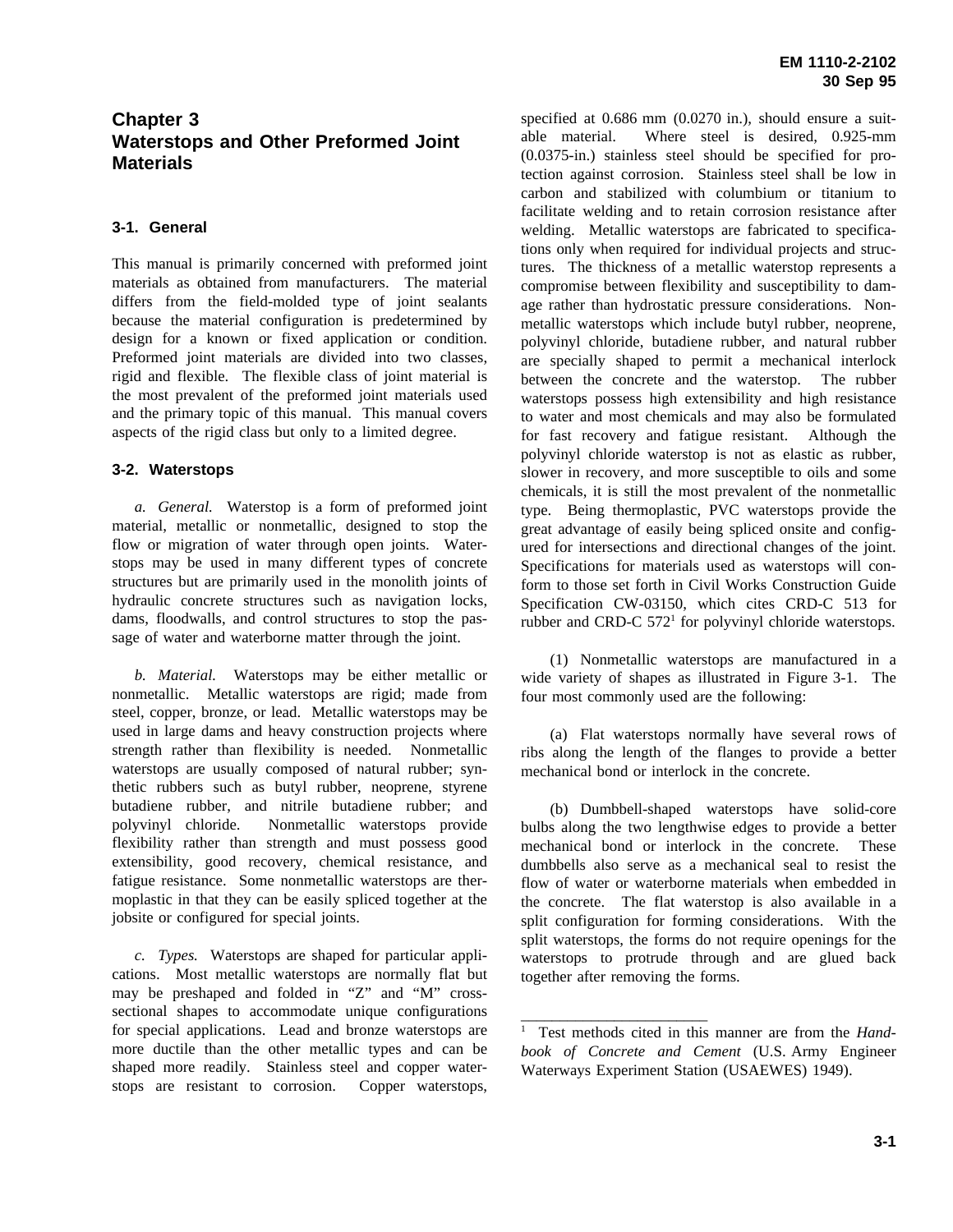

**Figure 3-1. Various types and shapes of nonmetallic waterstops**

(c) Centerbulb waterstops may be in combination with the flat or the dumbbell-shaped configuration for greater versatility. The centerbulb is hollow, allowing for a wider range of movement in the transverse, lateral, or shear directions and also provides for a greater amount of movement without excessively stretching the material. The split waterstop configuration is also available in the centerbulb type.

(d) Labyrinth-shaped waterstops are shaped to lie within nonmoving joints and not through the joint. They usually have numerous rows of ribs on all the surfaces for greater bond and seal in the concrete; others have bulbs similar to the dumbbell concept.

(2) Dimensional and size requirements of waterstops depend on the joint, its location, hydrostatic pressure, and the amount of movement expected. Most of the basicshaped nonmetallic waterstops are available as an off-theshelf item from numerous manufacturers and suppliers.

Nonmetallic waterstops are fabricated to specifications and to specific applications and not particularly to individual projects or structures. Table 3-1 lists the four basic shapes of nonmetallic waterstops and their nominal stock dimensions. Nonroutine and unique-shaped waterstops for special applications require special fabrication processes and dies.

*d. Applications*. Waterstops are used in containers or reservoirs that may be subjected to fluid pressure. Structures may be of a fluid retaining or fluid excluding nature. These include dams, locks, floodwalls, tanks, canal linings, pipelines, swimming pools, floors and walls of underground structures, and any concrete structure possessing contraction and expansion joints.

(1) The most common application of metallic waterstops is the use of flat steel waterstops in the horizontal joints of intake structures, because of the minimal movement in these joints.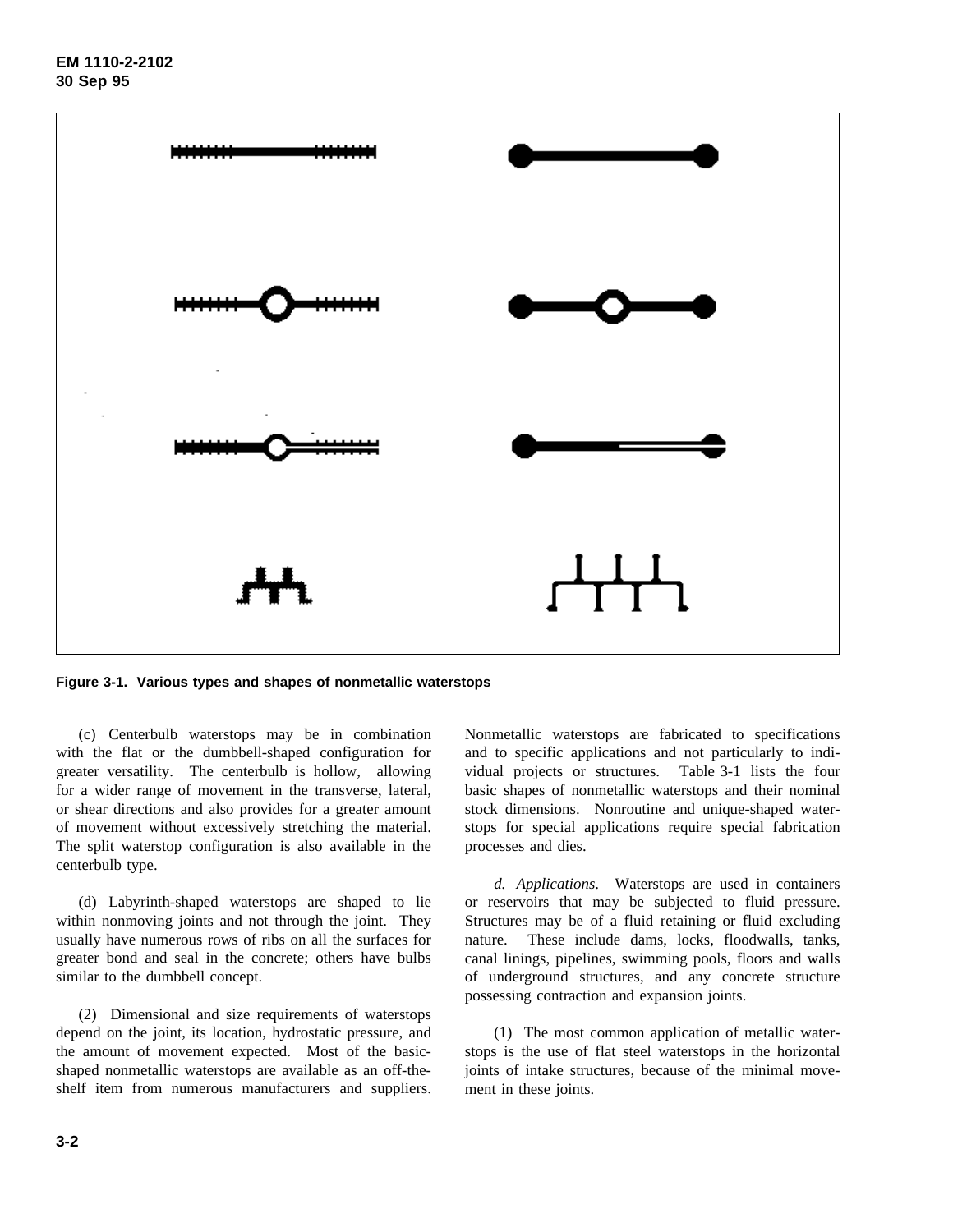| Shape          | <b>Waterstop Flange Thickness</b>                     | Overall Waterstop Width                 | <b>Bulb Diameter</b>                              |  |
|----------------|-------------------------------------------------------|-----------------------------------------|---------------------------------------------------|--|
| (a) Flat       | 3.2 to 12.5 mm<br>$(1/8$ to $1/2$ in.)                | 100 to 225 mm<br>(4 to 9 in.)           |                                                   |  |
| (b) Dumbbell   | 4.7 to 9.5 mm<br>$(3/16 \text{ to } 3/8 \text{ in.})$ | 100 to 300 mm<br>(4 to 12 in.)          | 9.5 to 25 mm<br>$(3/8 \text{ to } 1 \text{ in.})$ |  |
| (c) Centerbulb | 3.2 to 12.5 mm<br>$(1/8$ to $1/2$ in.)                | 100 to 300 mm<br>(4 to 12 in.)          | 6 to 70 mm<br>$(1/4$ to 2-3/4 in.)                |  |
| (d) Labyrinth  | 4.7 to 6.3 mm<br>(3/16 to 1/4 in.)                    | 82 to 156 mm<br>$(3-1/4)$ to 6-1/4 in.) |                                                   |  |

| Table 3-1                                                    |  |
|--------------------------------------------------------------|--|
| <b>Shapes and Dimensions of Stock Nonmetallic Waterstops</b> |  |

(2) Nonmetallic waterstops are generally used across an open expansion or contraction joint where a predetermined amount of movement is expected. Flat waterstops may be used in joints where very little lateral movement is expected. Dumbbell-shaped waterstops are also used in joints where small amounts of lateral movement is anticipated. The centerbulb-type waterstop is a universal type of waterstop and may be applied in both expansion and contraction joints where significant amounts of lateral as well as transverse movements is predicted. The labyrinthshaped waterstop may be used under certain conditions where very little if any differential joint movement will occur and under very little hydrostatic pressures.

(3) Nonmetallic waterstops, especially PVC waterstops, are easily spliced to form different configurations. These configurations allow the waterstops to be placed in a variety of positions, such as around corners, at the intersection of complex construction, around columns, and other situations. Many manufacturers supply the difficult and special configurations as premade splices, which allows the contractor to perform the simple butt splice. The butt splice is much easier to perform than are the 'L', 'T', or the '+' splices. The butt splice is the butting together the ends of the same type waterstop in alignment with bulbs, flanges, and ribs. The butting ends are melted with a heating device and simply butted together. Upon cooling, the splice should be cleaned of excess material and inspected for bubbles, cracks, voids, misalignment, and burned material in the spliced area.

*e. Construction.* Waterstops are embedded in the concrete. Unlike most joint sealants that require installation after construction, waterstops are placed in the forms prior to concreting. The concrete is placed in the form and is molded to conform to the shape of the waterstop.

(1) Metallic waterstops form an adhesive bond between the metallic waterstop material and the concrete. The superior strength of flat steel waterstop over other metallic types provides resistance to the increased potential for damage during waterstop installation and subsequent construction operations during placement of the next concrete lift. A typical installation would use a steel plate 200 to 225 mm (8 to 9 in.) wide and 3 to 4.7 mm (1/8- to 3/16-in.) thick.

(2) However, with nonmetallic waterstops that are made from rubber or polyvinyl chloride materials, a mechanical bond or interlock is formed with the ribs or bulbs of the waterstop rather than a chemical or adhesive bond. Currently, special repair techniques are being investigated that allow waterstops to be installed in hardened concrete. (See section 8-2 of EM 1110-2-2002 for current methods of repair of waterstop failures).

(3) Waterstops shall be stored in areas protected from the environment, dirt, oils, chemicals, debris, and physical damage. The waterstop shall be protected during handling, installation, and fabrication of splices. Damaged waterstops shall be removed from service and properly disposed of. All nonmetallic and flexible metallic waterstops shall be uncoiled approximately 24 hr prior to installation or splicing.

*f. Installation.* Metallic waterstops are securely installed in the formwork prior to concreting. Special care in handling is required for all waterstops to avoid tearing or bending the material. Waterstops are installed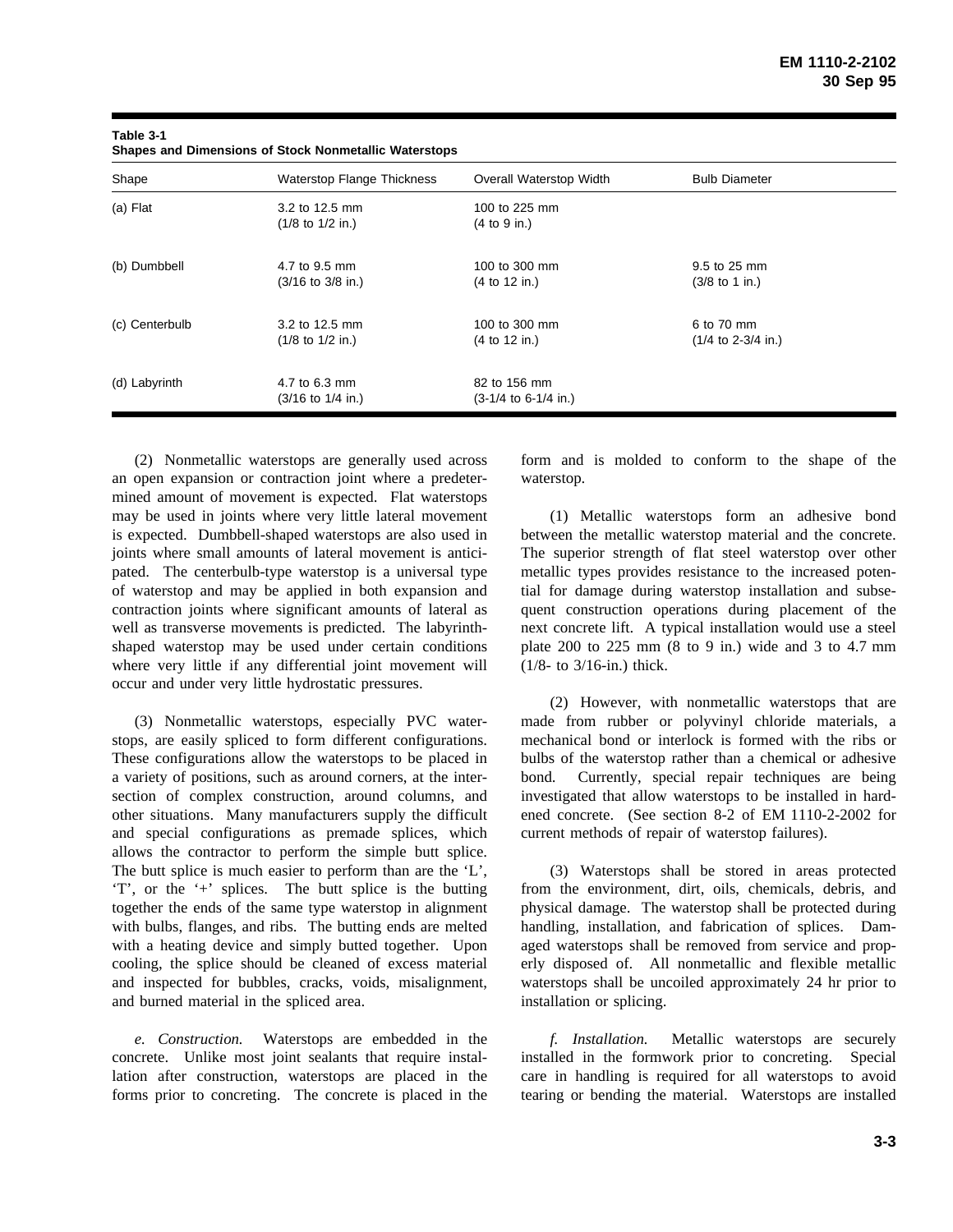in, through, and in some situations against the formwork as in the case of the nonmetallic split waterstop. Nonmetallic dumbbell- and centerbulb-type waterstops are available in a split configuration as shown in Figure 3-1. Split configuration waterstops provide for easier installation into forms and much easier erection of the forms as shown in Figure 3-2. One flange of the split waterstop is split to allow the flange to open and be fastened flush to the inside of the formwork; this eliminates the use of split formwork, which is considered difficult to construct. With split formwork, the installation technique requires the form to be open, thus allowing insertion of the waterstop through the form. The exercise of particular care in the installation of waterstops in accordance with the provisions set forth in Civil Works Guide Specification CW-03150 should be emphasized. Adequate support against displacement, especially when placing large nominal maximum-size aggregate concrete, should be stressed to ensure correct positioning and embedment of waterstops. The exposed waterstop shall be cleaned of laitance,

form oil, dirt, and excess concrete prior to the second placement.

#### **3-3. Preformed Compression Seals**

*a. General*. Preformed compression seals are a form of preformed joint material that are compartmentalized or cellular in its internal structure. The preformed compression seal functions as a joint material when compressed and installed between two concrete surfaces or two armored concrete surfaces as in pavements and bridge decks. The preformed compression seal is designed with the compressible cellular structure as shown in Figure 3-3 to be compressed and inserted into a preexisting joint. The introduction of joints in a concrete structure creates openings which must be sealed to prevent the intrusion or passage of water, hard particles such as sand particles and trash, or unwanted substances such as jet fuels and other chemicals into the joint.



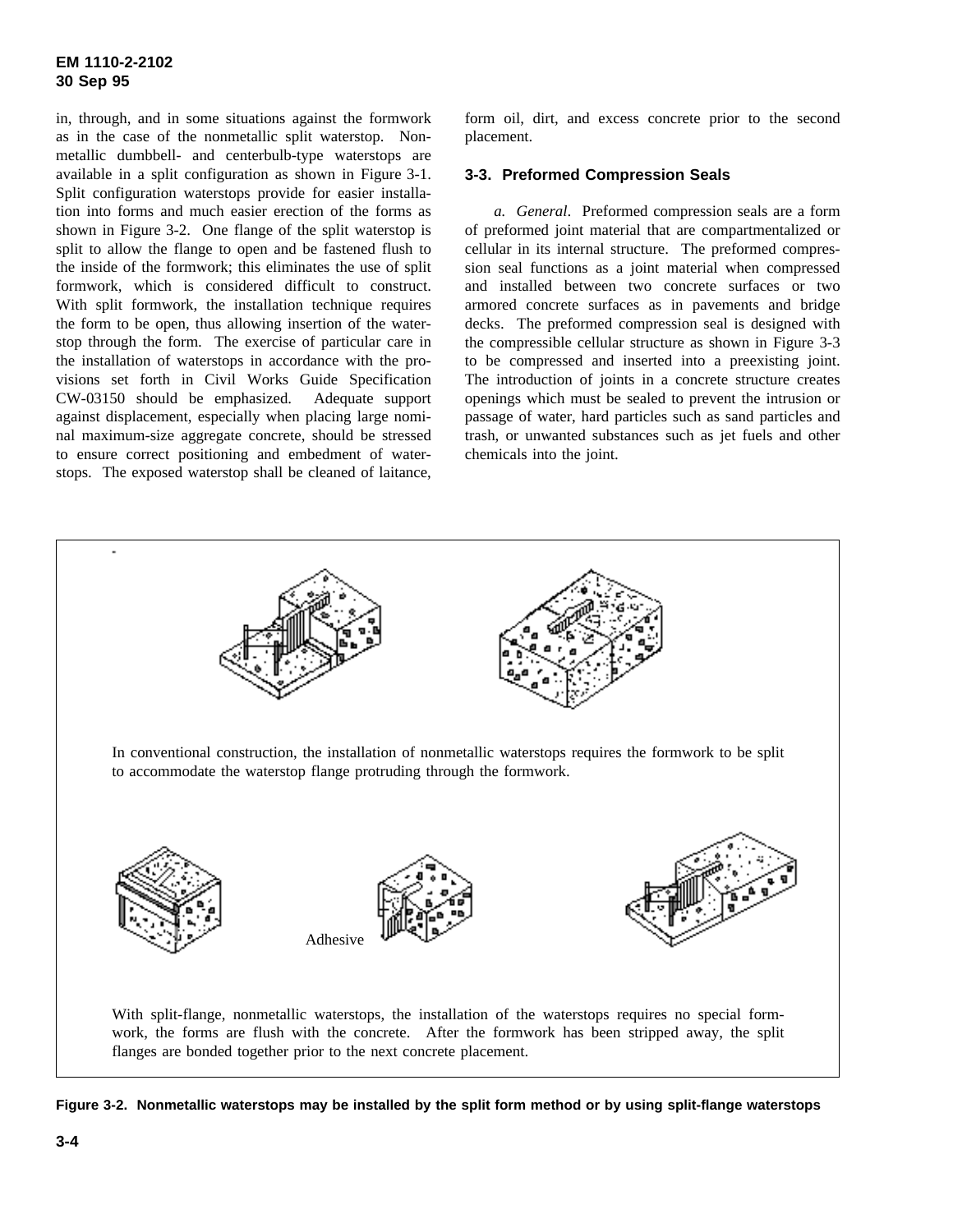

**Figure 3-3. Preformed compression seals are compartmentalized in their internal structure for compressible behavior. Shown are three of the several types and shapes of preformed compression seals available as stock materials**

*b. Materials.* Preformed compression seals are elongated units that have been extruded and vulcanized from neoprene and polychloroprene rubber compounds and polyurethane. These elastomeric compounds provide high resistance to ozone deterioration, resistance to fuel and oil, quick recovery from high and low temperatures, and great flexibility. The effective sealing of joints is more complex than merely filling a gap with a flexible, lowpermeability material. Preformed compression seals require a lubricant for installation. The lubricant also acts as an adhesive in bonding the compression seals to the walls of the joints.

*c. Types*. The preformed compression seal is the most common of the preformed sealants. Basically, there are two main types of preformed joint sealants: the compression seal and the tension-compression seal. As implied by the group names, the compression seals are always in compression as shown in Figure 3-4 and the tension-compression seals may be in compression or tension when they are in a working joint. Compressionseal manufacturers produce generally three basic shapes of the preformed sealants. The internal webbing of the three shapes are similar, but the top surface of the preformed sealant are different. The most common surface is the 'V' shaped; it also has the widest range of sizes. The other two surfaces are the 'W' shape and the wave shape (Table 3-2).

*d. Function.* The shape of the joint and the anticipated movement, as well as the physical properties of the joint material, must be considered. The preformed compression seals must also protect against the adverse effects of severe and cyclical weather while preserving the ability of the joint to function as designed. In most concrete structures, whether hydraulic or nonhydraulic, the concrete-to-concrete joint, such as an expansion or contraction joint, must be sealed to prevent damage to the joints. Construction joints are an exception in the use of preformed compression seals. To perform satisfactorily, the preformed compression seal must have certain basic properties:

The preformed compression seal must:

(a) have adequately low permeability,

(b) be flexible to deform to accommodate the range of movement,

(c) be able to recover to its original shape and retain its properties,

(d) remain in contact with joint faces at all times,

(e) be durable internally throughout its webbing design,

(f) remain firm and stable at high temperatures,

(g) remain flexible and soft at low temperatures,

(h) resist the affects of aging, weathering, and other environmental conditions, and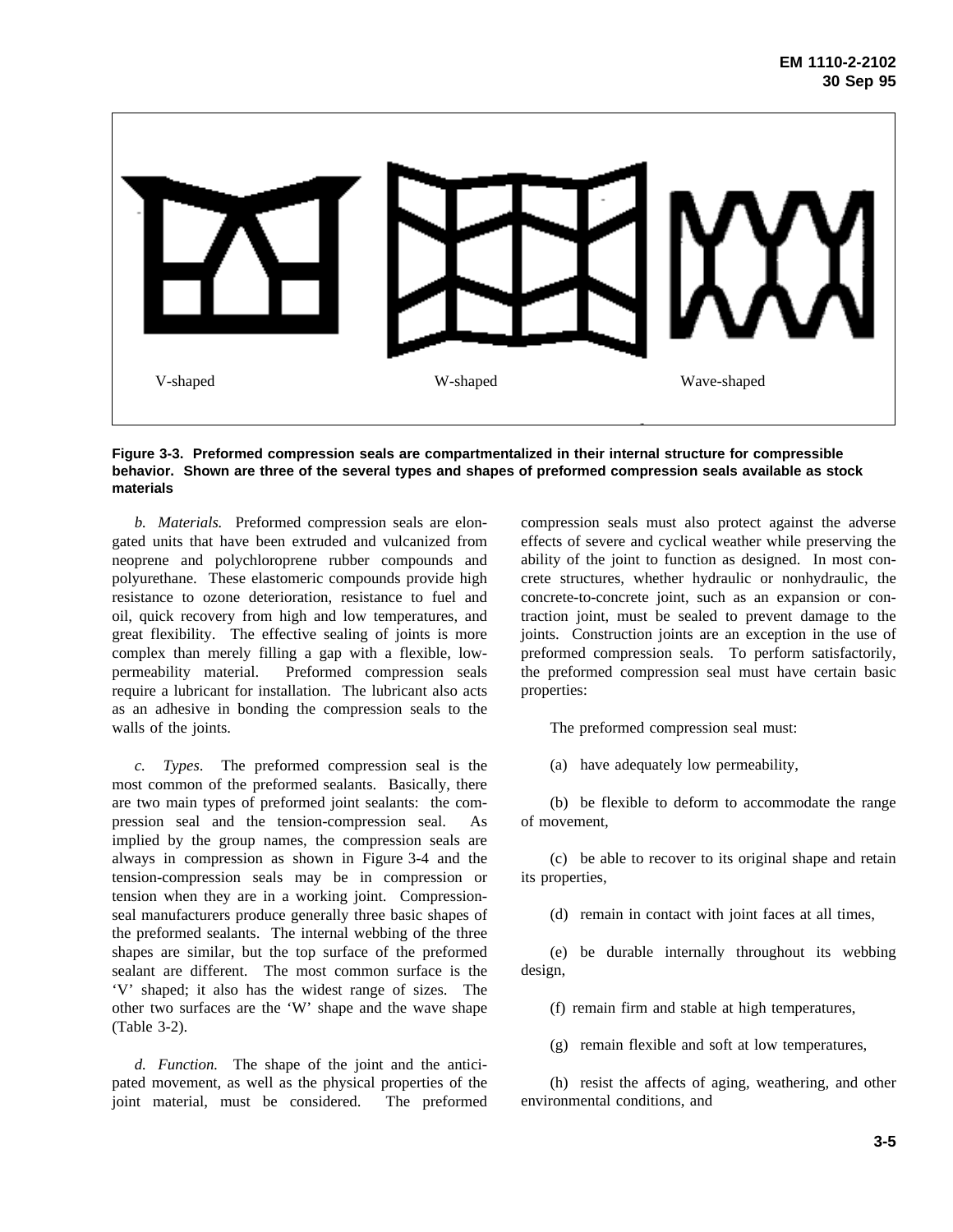

**Figure 3-4. Preformed compression seals are compressed and inserted into the joint and remain in a compressed state. As the concrete expands and contracts, the compression seals remain in the compressed state**

| Table 3-2<br><b>Dimensions of Stock Compression Seals</b> |                                                   |                                                       |                                                         |  |  |  |
|-----------------------------------------------------------|---------------------------------------------------|-------------------------------------------------------|---------------------------------------------------------|--|--|--|
| Shape of Top                                              | Nominal Width                                     | Nominal Height                                        | Max. Movement                                           |  |  |  |
| (a) $V$                                                   | 8 to 150 mm<br>$(5/16 \text{ to } 6 \text{ in.})$ | 16 to 141 mm<br>$(5/8 \text{ to } 5.5/8 \text{ in.})$ | 3.5 to 82.5 mm<br>$(0.14 \text{ to } 3.25 \text{ in.})$ |  |  |  |
| $(b)$ W                                                   | 31.5 to 150 mm<br>$(1-1/4$ to 6 in.)              | 31.5 to 141 mm<br>$(1-1/4$ to 5-5/8 in.)              | 12.5 to 75 mm<br>$(0.5 \text{ to } 3 \text{ in.})$      |  |  |  |
| (c) Wave                                                  | 50 to 150 mm<br>(2 to 6 in.)                      | 37.5 to 90 mm<br>$(1-1/2$ to 3-1/2 in.)               | 18 to 75 mm<br>$(0.7 \text{ to } 3 \text{ in.})$        |  |  |  |

(i) be resistant to chemicals, oils, and fuels.

The references to high and low temperatures given above reflect the actual temperature of the concrete surface being joined or sealed by the joint material which in turn determines the magnitude of joint movements and consequent joint material performance. This range may vary from the ambient up to 66  $^{\circ}$ C (150  $^{\circ}$ F) where concrete is in constant contact with a material having a rapid temperature change rate, down to a very small range in structures below ground or underwater.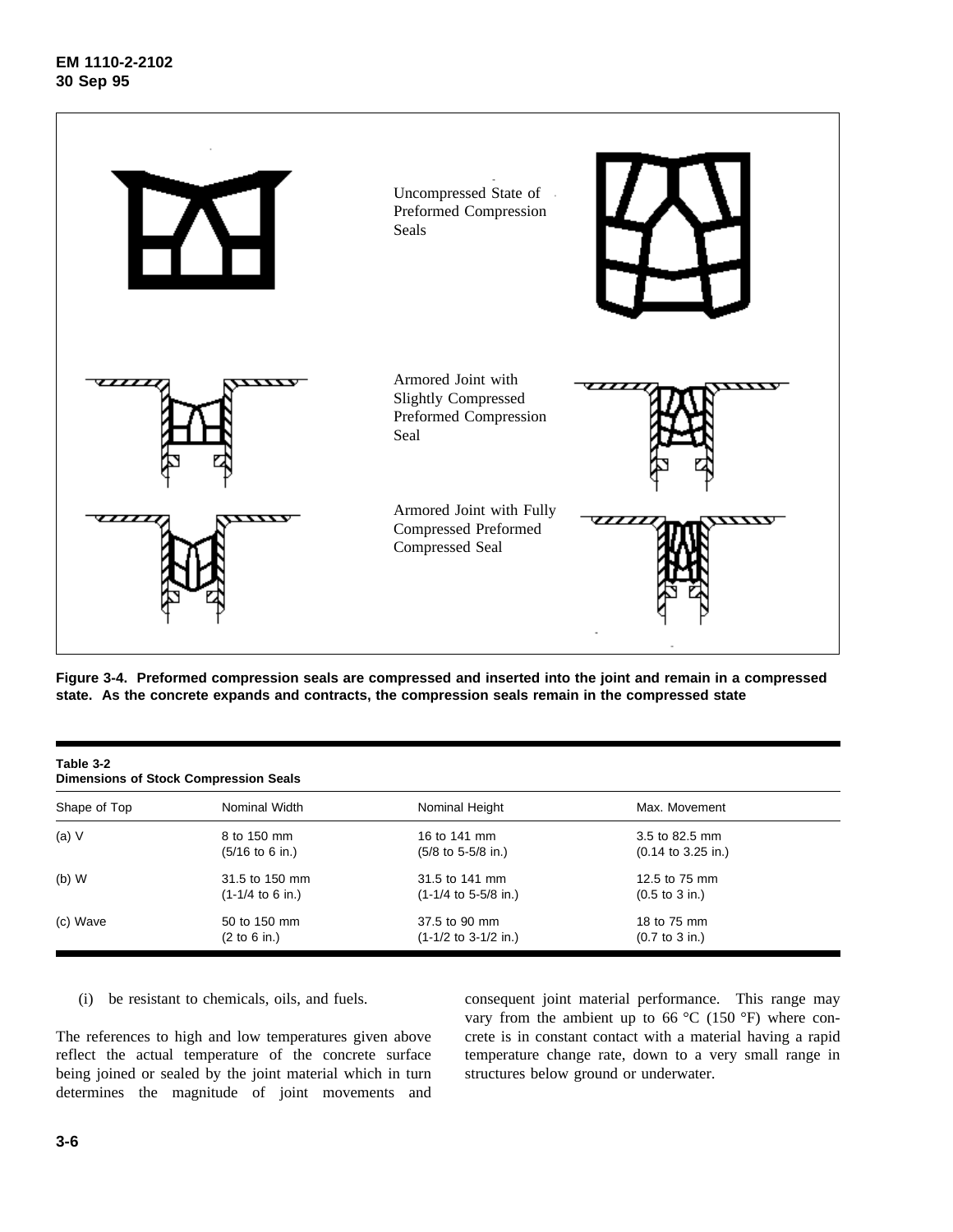*e. Application.* Preformed compression seals are used in all types of structures, those under a slight fluid pressure and those that are not under any fluid pressure but require hard particles to be prevented from entering or passing through the joints. These include buildings, bridge decks, storage bins, retaining walls, roof decks, walkways, highways, airfield, floors, walls, and tunnels. They also include fluid retaining and excluding structures, but mostly low fluid pressure structures.

*f. Construction*. Preformed compression seals may be used in repair work as well as in new construction. New structures may be constructed with prepositioned joints cast in place or the structure may be cast monolithically and cut or sawed in specified intervals or locations for installing joint sealants. Repair techniques may warrant replacing deteriorated joint material or it may be required to correct a deficiency in the concrete such as cracks. The cracks may have opened to relieve the concrete from internal stresses. These cracks may be converted to joints by cutting or sawing through the crack, cleaning and removing the deteriorated concrete, and repairing the surfaces of the joint to a specified width and depth. The joint must be uniform in width, straight, smooth, and clean to provide uniform contact to both surfaces.

*g. Installation.* Preformed compression seals may be installed in preexisting joints by several methods ranging from manual installation to fully automated systems that lubricate the sealant as it installs the compression seal into the joint. The manual procedure requires compressing the preformed compression seal to a width slightly narrower than the joint opening and exerting pressure along the outer edge of the compression seal to insert the joint material into the opening. Other manual procedures require special tools for alignment and exerting pressure both laterally and longitudinally along the compression seal. The special tools are primarily for larger and wider preformed compression seals that require more force and pressure to compress the joint material. The automated units are primarily for pavements. All installation methods, procedures, and equipment require the use of a lubricant or an adhesive to properly install the preformed compression seal. The lubricant facilitates the installation of the joint material into the joint and the adhesive bonds the joint material to the walls of the joint.

#### **3.4 Miscellaneous Sealants**

*a. General.* There are a number of other preformed joint materials used in hydraulic and nonhydraulic structures. These include tension-compression seals, gate seals, gaskets, and tapes. The tension-compression seals are used in similar conditions as the strict compression seal in pavements and bridge decks, except the design incorporates steel plates and fixed anchorages to support heavy loads and traffic on the bearing surface. The gate seals are used in hydraulic structures as a means of sealing the flow of water through the joints around gates and bulkheads including: vertical lift, tainter, head, flood, spillway, sluice, emergency, service, slide, caterpillar, wheel, sector, and miter gates. Gaskets and tapes are used primarily in pipes and walls.

*b. Tension-compression seals.* Tension-compression seals are designed for heavy traffic areas where considerable movement is anticipated. These joint materials consist of flexible elastomeric materials with steel bearing plates encased in the material to increase the durability of the seal in traffic. Other designs of tension-compression seals incorporate the steel plates onto the riding surface of the sealant to significantly increase the wear resistance caused by heavy traffic, studded tires, snowplowing, and abrasives. The tension-compression seals are anchored to the concrete faces to provide the tensile component of the joint material. Grooves are formed in the sealants to permit greater changes in joint movements, up to 330 mm (13 in.) in some bridge decks.

*c. Gate seals.* Gate seals are used to stop leakage at the joint area between the gate and the sill. Gate seals are designed with numerous shapes for different applications. The two most commonly used are the 'J' and 'L' types as described by several manufacturers. Gate seals are made of rubber because of its ability to form a tight seal on contact with any reasonably smooth surface. The gate seals are mounted to the upstream side of the gates; this allows the water pressure to increase the contact pressure of the seal to the gate. However, with the gates in the open position, the gate seals must be securely fastened to prevent water from flowing underneath them. Placement details must be carefully worked out to prevent excessive wear of the rubber gate seal during normal usage. Only very light contact is needed between the gate seal and the sill when there is a no water load contact, otherwise excessive wear could result in those dry situations. The gate seal may be spliced at the transition from side seals to bottom seals.

*d. Gaskets and tapes.* In nonhydraulic situations, wall joints may be sealed using gaskets and tapes. Gaskets are also used in joints between pipes and service lines. Gaskets and tapes generally are composed of rubber or polyvinyl chloride. Their sealing action is obtained by compressing the joint material between the joint faces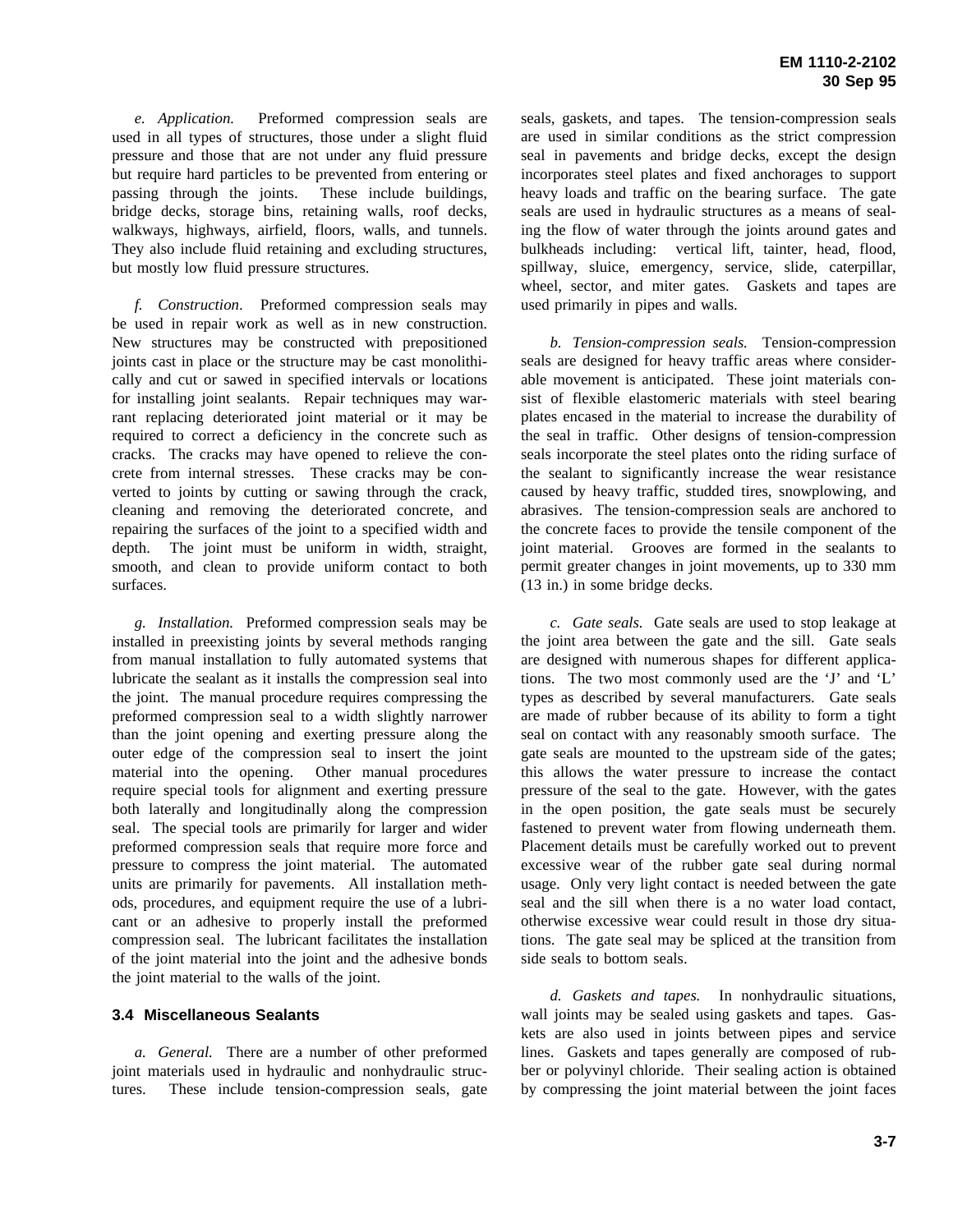# **EM 1110-2-2102 30 Sep 95**

similar to the compression seals or because of the pressure sensitive nature of some butyl compounds, the joint material adheres to the surface of the joint.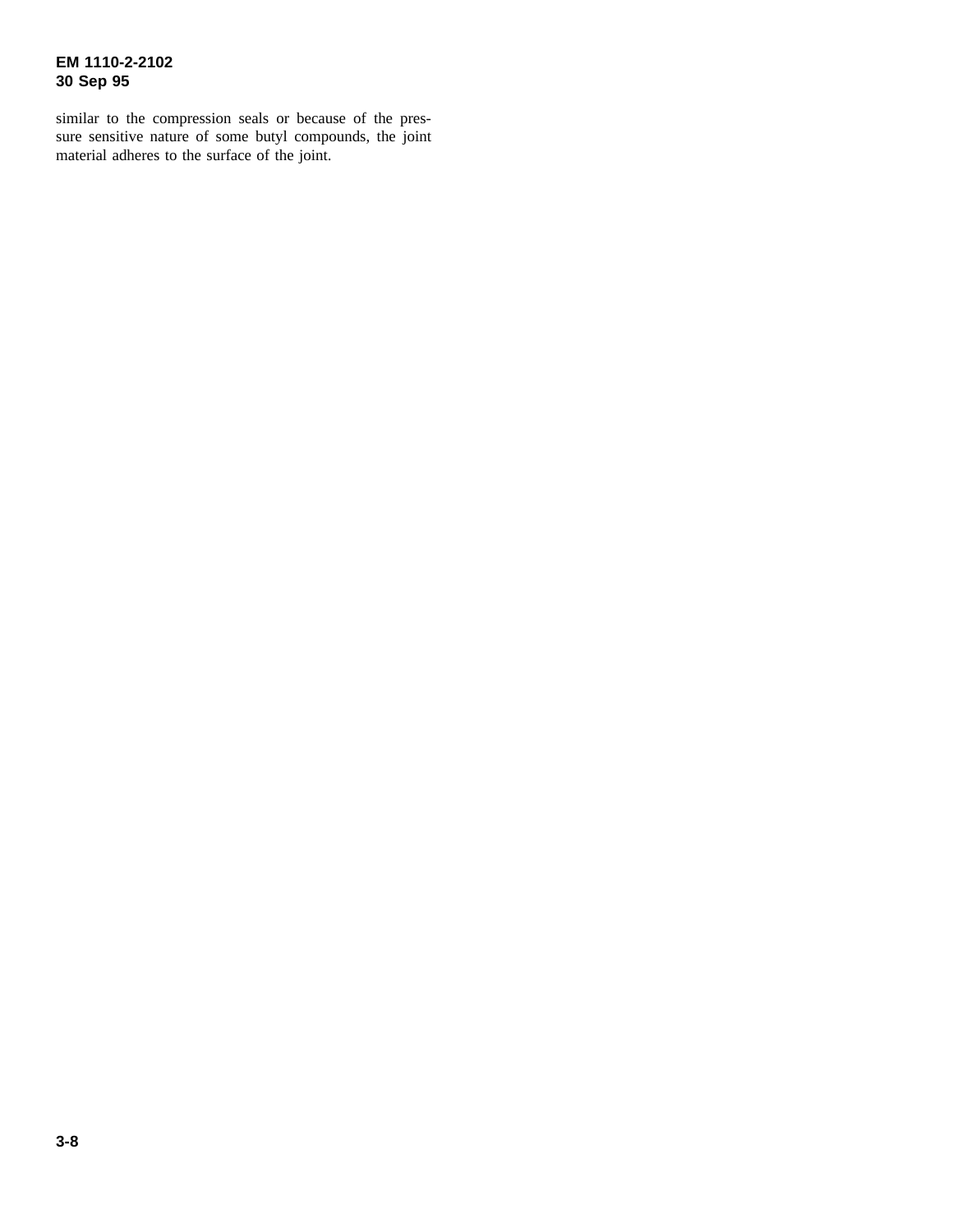# **Chapter 4 Design**

## **4-1. Waterstops**

*a. General.* Waterstops are designed for hydraulic structures to withstand continuous water pressures for the life expectancy of the structure or for cyclic water levels and pressures in floodwalls and locks. Factors affecting design dimensions of metallic waterstops are largely traditional, stemming from experience rather than computation. The selection of nonmetallic waterstops is predicated to a great extent on hydrostatic considerations.

(1) Figure 4-1 shows the relation of material thickness and width requirements of polyvinyl chloride waterstops versus the height of hydrostatic head. For example in the graph, a concrete dam or lock that is designed to resist a 300,000-Pa (100 ft of water) head of hydrostatic pressure may require a PVC waterstop that is 250 mm (10 in.) wide and only 4 mm (0.16 in.) thick, whereas an 8-mm (0.32-in.)-thick PVC waterstop need only be 100 mm (4 in.) wide as shown in Figure 4-2. A wide range of PVC waterstop dimensions may be used to resist a single head pressure. This relationship represents an average value of hydrostatic pressure ratings for various sizes of PVC waterstops and is therefore relatively insensitive to small, subtle variations in the configuration of each individual waterstop. Thus, the graph is only valid for use as general guidance in the design and selection of PVC waterstops. Additional data concerning the material properties of PVC waterstops are presented by Hoff and Houston (1970).

(2) Certain waterstop sizes are used much more often than others. Whether through reference to previous designs or to peer usage, designers primarily specify 150-mm (6-in.) and 225-mm (9-in.)-wide waterstops. Thus, production, availability, and usage have become a self-perpetuating cycle in the design requirements of nonmetallic waterstops.

*b. Conventional design considerations.* Design engineers must consider several factors in selecting waterstop materials for possible use in their projects. Hydraulic structures require waterstops in all moving and nonmoving joints. The lateral movement anticipated for a joint wall determines the types of waterstop to be selected. The vertical movement anticipated for a joint will determine the shapes of the waterstop to be selected. The anticipated hydrostatic head of water will determine the thicknesses and the widths of the waterstop to be

selected. The anticipated allowable water migration for a joint will determine both the types and shapes of the waterstop to be selected. The anticipated size of the joint opening will determine the configurations or profiles of the waterstop to be selected. Every structure and project is different and will be designed for their respective requirements.

*c. Unconventional design considerations.* Design engineers will consider several other factors in selecting waterstop materials for use in their structure. The performance of waterstop materials is affected by factors prior to their use in a concrete structure. The anticipated exposure of the waterstop material at a project prior to the time both edges are embedded in the concrete will affect the determination of selecting the thicknesses and widths of the waterstops. The anticipated types of materials handling procedures and techniques at a project will affect the determination of waterstop selection. Many materials may become worn, fatigued, or damaged from excessive handling and exposure to the environmental elements during construction. Rubber materials are more susceptible to ozone exposure than others. Polyvinyl chloride materials as well as rubber materials are susceptible to oils, solvents, and other chemicals.

# **4-2. Preformed Joint Seals**

*a. General.* Preformed compression seals are designed primarily for nonhydraulic structures to prevent the introduction of unwanted and harmful particles from entering the joint and causing excessive compressional forces to be applied to the concrete surfaces during periods of expansion. It is the variation in joint conditions and joint material properties which influence the selection of one joint material over another. The compression seal is designed to be compressed and inserted into designed expansion and contraction joints of hardened concrete and remain in a compressed state throughout its life in the joint. Although preformed compression seals are installed with lubricant/adhesive for easy installation and bonding to the concrete surfaces, they are not designed to resist tensile forces, therefore the designer must be aware of the anticipated contraction that may occur in the concrete structure and particularly in the structural element. Preformed compression seals should always be compressed to a minimum of 15 percent of the material width. With the preformed compression seal always in compression, the sealant will change its shape as the width of the joint opening changes, therefore the designer must also be aware of the depth of the joint to allow the joint material to flex, normally downward into the joint.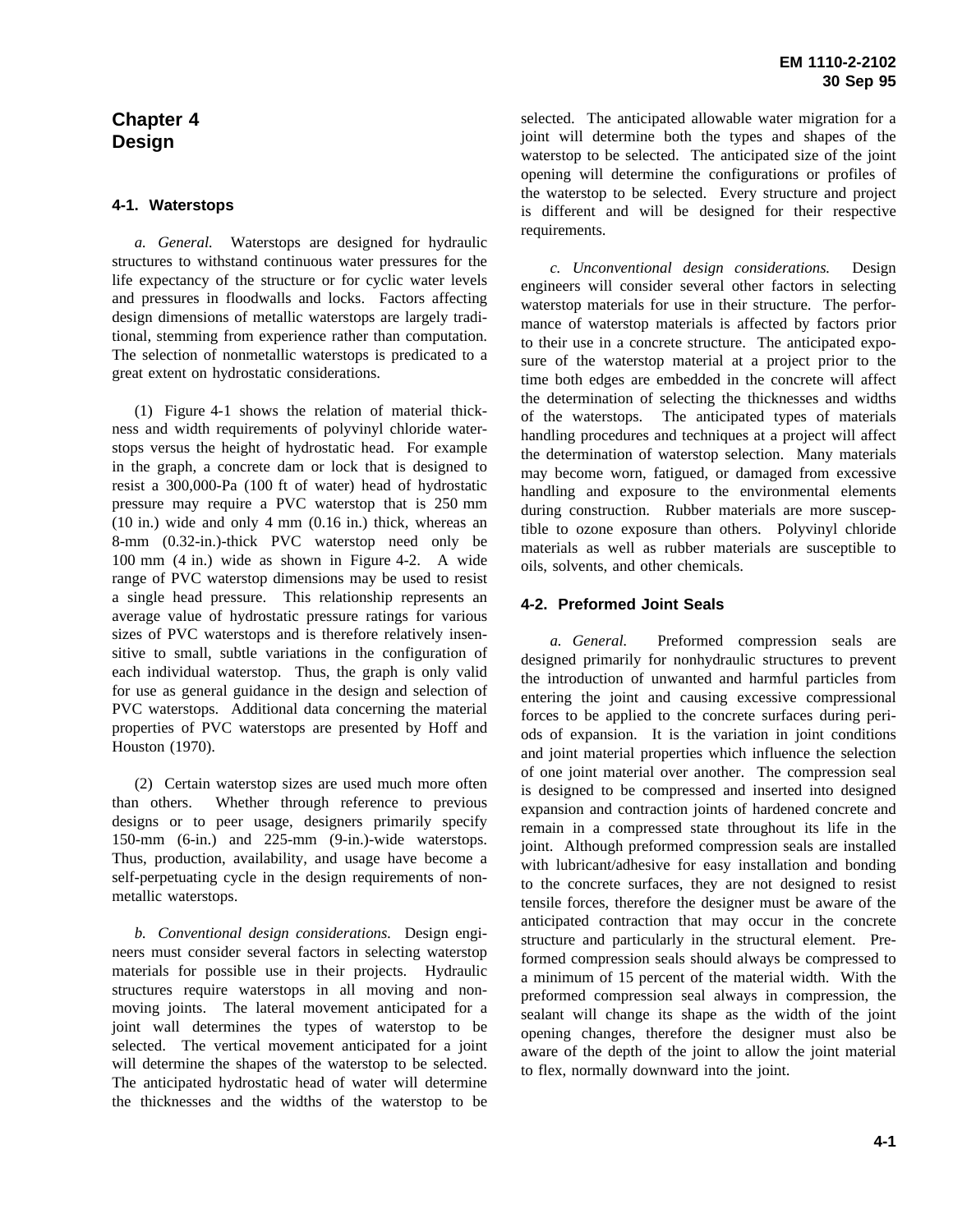

**Figure 4-1. This graph shows the general relationship between polyvinyl chloride waterstop dimensions to the hydrostatic head pressure of water**



**Figure 4-2. These two polyvinyl chloride waterstops of different dimensions may be used under identical 300,000-Pa (100 ft of water) hydrostatic head pressures as depicted in the graph shown in Figure 4-1**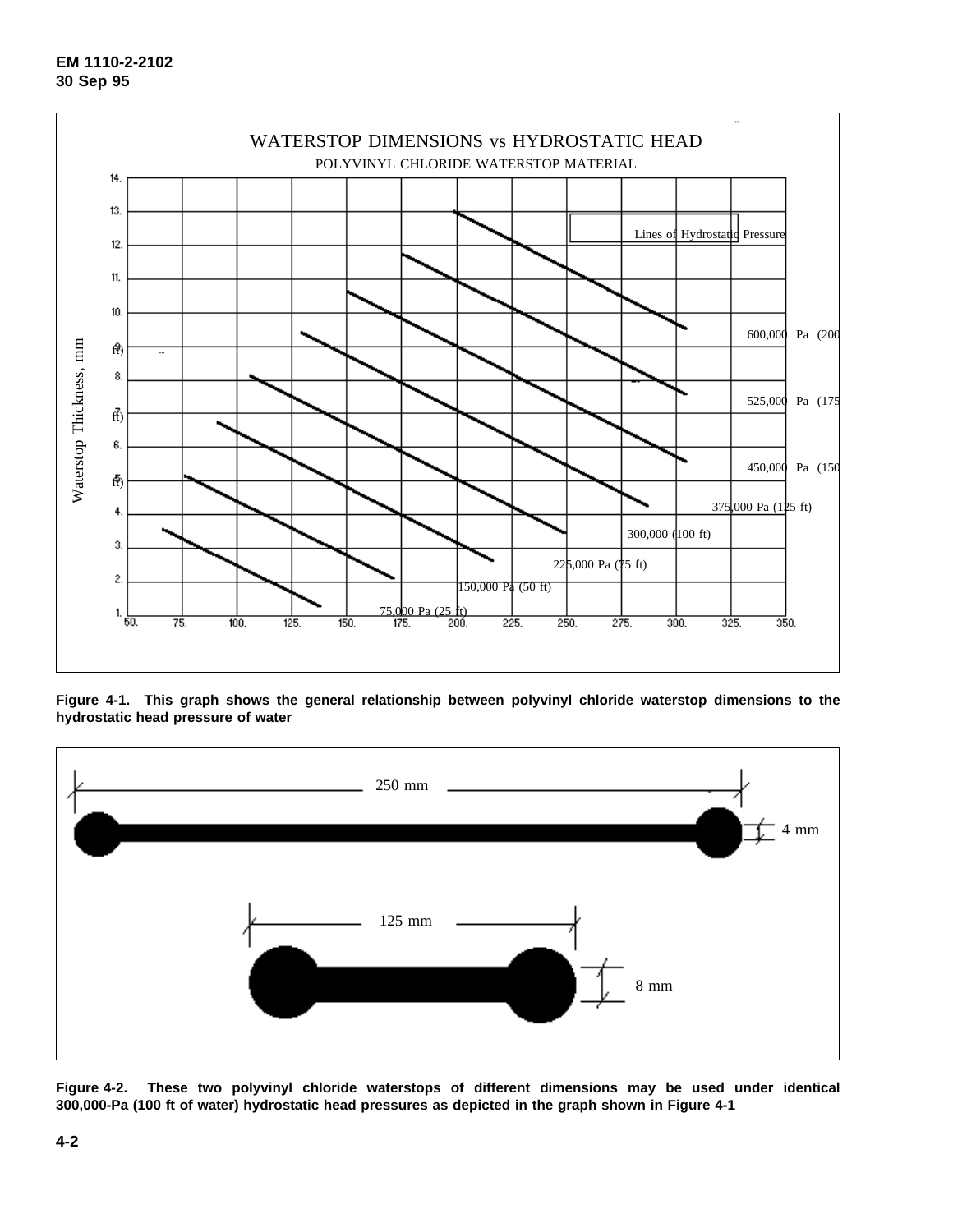(1) Joint Dimensions for Preformed Compression Seals. These seals have a variety of different dimensions in width and height to cover a broad range of joint dimensions. The characteristics of the joint opening dictates the characteristics of the joint material to be specified. The initial dimensions of the joint opening, width and depth, plus the anticipated movement expected in the joint opening, narrowest to widest, from temperature variations and internal and external stresses applied to the concrete, specifies the characteristics of the joint opening. The general rule of thumb for the maximum amount of vertical movement of pavements and slabs within the joint opening is that it should not exceed 6 mm (1/4 in.).

(2) Preformed Compression-Seal Dimensions. Preformed compression seals are available in dozens of sizes and dimensions. The preformed compression seals may range in size dimensions from 8-mm (5/16-in.) widths and 16-mm (5/8-in.) heights to 150-mm (6-in.) widths and 140-mm (5.5-in.) heights. The preformed compression seals also have a wide variety of wall thicknesses and internal geometric designs and arrangements. In determining the correct compression seal for each individual project, the compression seal must be maintained in a compressed state at all times but not less than approximately 15-percent compression and the compression seal must also allow for approximately 40-percent joint movement based upon the uncompressed width of the compression seal (see Figure 4-3).

*b. Design criteria.* Design engineers must consider several factors in selecting preformed joint sealants and other joint materials for possible use. The anticipated movement, expansion, and contraction in a joint will determine the types of preformed joint material to be considered. The anticipated joint dimensions will determine the types and sizes of preformed joint material to be considered.

*c. Material consideration.* Design engineers must select the preformed joint material based on the joint dimensions, its width, depth, and length. The joint dimensions will determine the type and nominal size of the preformed joint material as designated by the manufacturers. The material consideration will also include the amount of lateral movement that may be anticipated during all applications, environmental conditions, and loadings. The anticipated joint movement will determine



**Figure 4-3. Determination of minimum size of compression seal**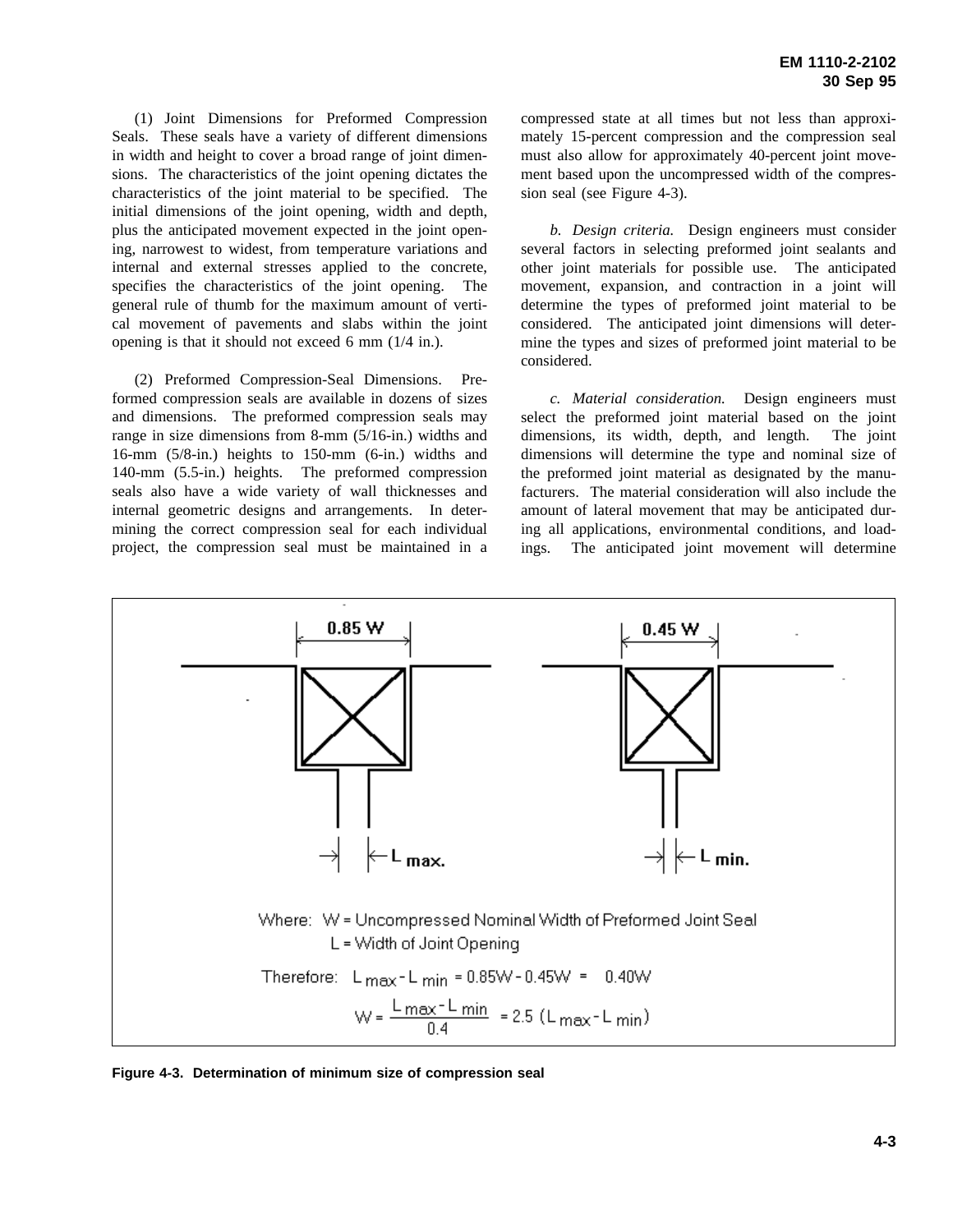the type and nominal size of the preformed joint material required for the application. Many preformed joint materials such as compression seals are designed to be in a minimum of 15-percent compression at all times, therefore the designers must anticipate for the maximum movement as well as the minimum joint opening for that joint.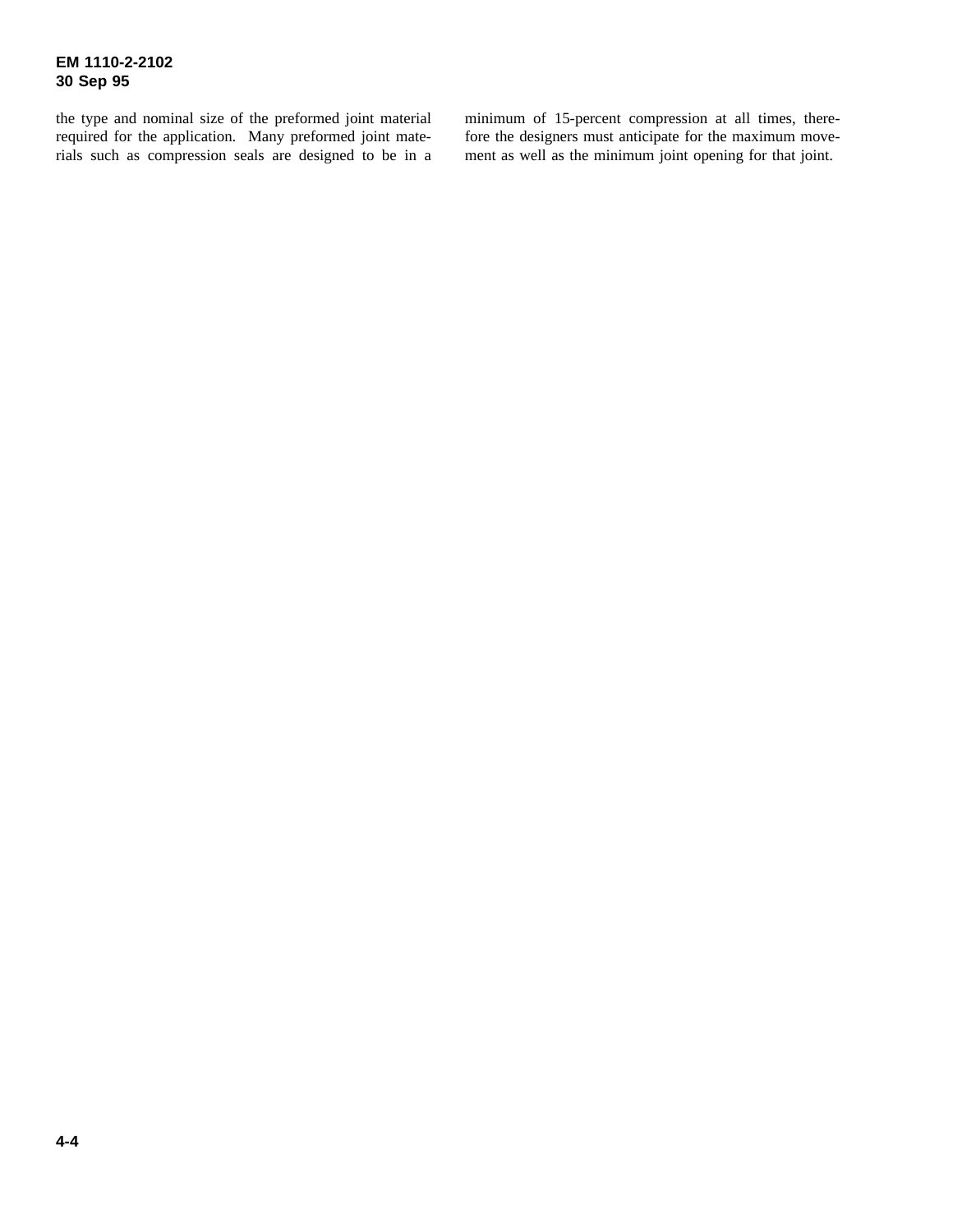# **Chapter 5 Sampling**

# **5-1. General**

The materials covered by this manual will be sampled lot by lot for acceptance. The manufacturer or supplier submits a product to the contractor in groups or lots which are accepted or rejected in their entirety on the basis of the performance of the samples taken from that lot. The manufacturing lot is considered the material produced under the same conditions such as single batch of raw materials, single production line, single production method, single production shift, and under a single curing period. The material may be sampled at the place of manufacture, at the point of delivery, or at the project site.

# **5-2. Material**

All samples of waterstops and other preformed joint materials shall be submitted to CEWES-SC-EM<sup>1</sup> for determination of compliance with their respective specification requirements. The samples of materials must be representative of the material to be used in the construction project. The quantity of material necessary to conduct the required number of tests for determining compliance of the material to meet specification requirements will be sampled.

# *a. Waterstops.*

(1) Metallic waterstops. Steel, stainless steel, copper, lead, bronze, and other metallic waterstops will be sampled and tested in accordance with their respective requirements. Generally, each material shall be sampled with sufficient material to produce a minimum of five test specimens for each test procedure required.

(2) Nonmetallic waterstops. Polyvinyl chloride and rubber waterstops will be sampled and tested in accordance with the requirements of CRD-C 572 and CRD-C 513, respectively. Nonmetallic waterstops are manufactured in lots or runs for a specified period of time or type or size of material needed to maintain supply by the manufacturers. Generally, each manufacturing lot or run shall be sampled with a minimum of 1 m (4 ft) of finished waterstop and each 61 m (200 ft) required for the project shall be sampled with a minimum of 300 mm (1 ft) of

\_\_\_\_\_\_\_\_\_\_\_\_\_\_\_\_\_\_\_\_\_\_\_\_

finished waterstop. The 1-m (4-ft) sample shall be evaluated to determine compliance of the waterstop material to the specification requirements. Each of the 300-mm (1-ft) samples shall be evaluated to determine continuity of the waterstop throughout the manufacturing lot or run for the project. All tests will be performed on test specimens prepared from randomly taken samples representing the manufacturing lot or run.

*b. Preformed joint materials.* Preformed joint materials will be sampled in accordance with the requirements of CRD-C 531 (ASTM D  $2628$ )<sup>2</sup> and CRD-C 547. In general, each manufacturing lot of lineal joint material will be sampled with a minimum of 3 m  $(9 \text{ ft})$  of preformed joint material.

*c. Miscellaneous joint materials.* Preformed elastomeric gaskets and joint materials shall be sampled in accordance with the requirements of CRD-C 549 (ASTM C 509). Preformed joint materials of the nonlineal (such as gaskets and tapes) nature that do not lend themselves to testing because of their complicated shapes, size, or component nature will be sampled for each particular project.

d. *Lubricants for installing preformed joint material*. The lubricant used in installing preformed joint materials will be sampled in accordance with the requirements of CRD-C 532 (ASTM D 2835). In general, the 1-L (1-qt) aliquot sample shall consist of a composite from three or more randomly chosen containers.

# **5-3. Sampling at the Manufacturer**

\_\_\_\_\_\_\_\_\_\_\_\_\_\_\_\_\_\_\_\_\_\_\_\_

When samples are to be taken at the manufacturing plant, the purchaser shall be notified by the contractor, supplier, or the manufacturer prior to sampling to allow arrangement for inspection and sampling. Upon obtaining each sample, the sample will be identified by lot number, specific location within the manufacturing lot where the sample was taken, date sampled, and name of the person conducting the sampling. The samples plus appropriate documentation indicating the Project, District, Contract Number, and Point of Contact, shall be sent to the laboratory.

 $1$  See paragraphs 5-6.

<sup>2</sup> Test methods cited in this manner are from the *Handbook of Concrete and Cement* (USAEWES 1949) and the American Society for Testing and Materials (ASTM) *Annual Book of ASTM Standards* (current edition), respectively.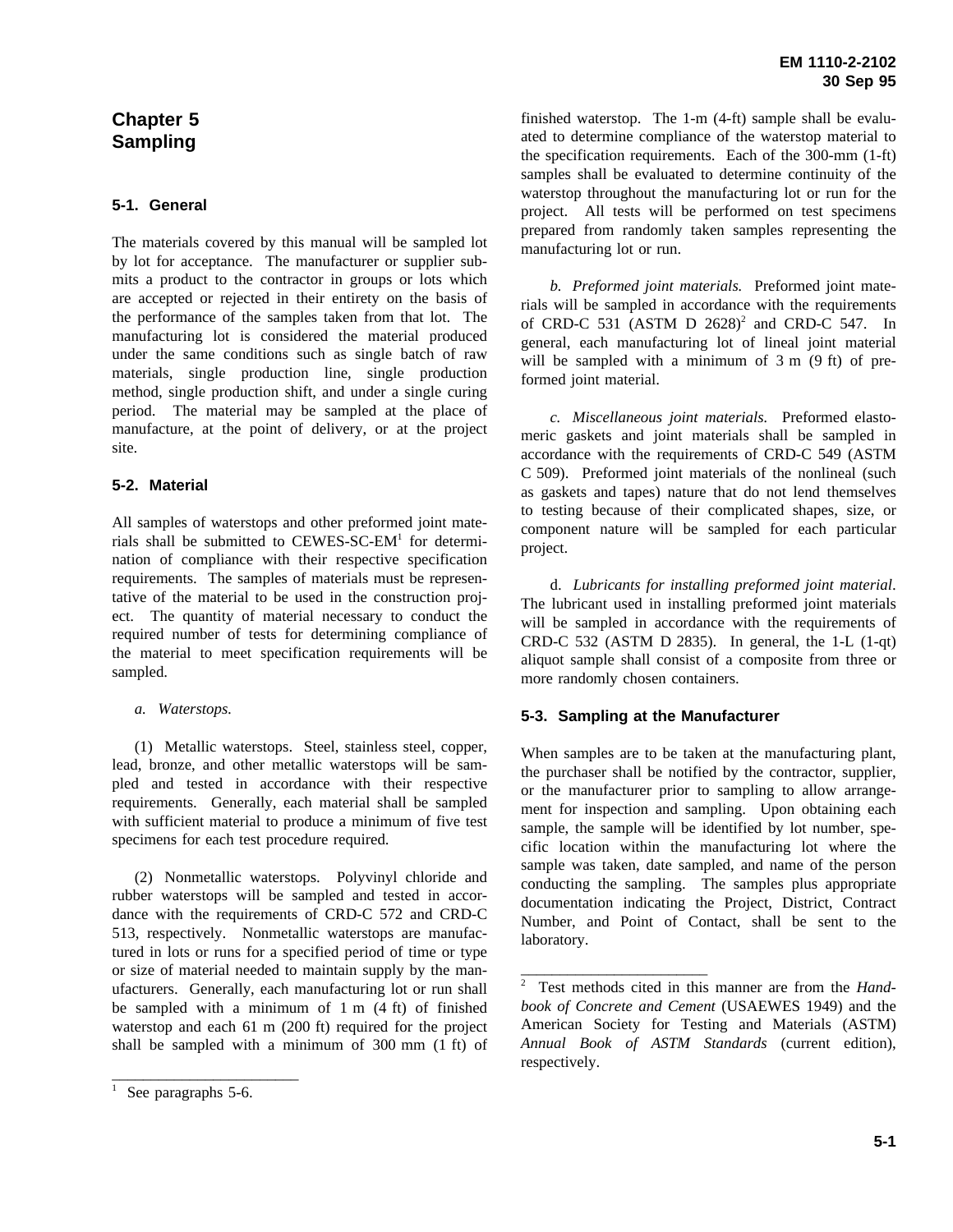# **EM 1110-2-2102 30 Sep 95**

# **5-4. Sampling at the Project Site**

When samples are to be taken at the project site, the Project Engineer will be notified by the contractor prior to sampling to allow inspectors to observe the sampling procedure. Each sample will be uniquely identified by lot number, location within the lot of the material on site, date sampled, and the name of the person conducting the sampling. The samples, plus appropriate documentation of Project, District, Contract Number, and Point of Contact, will be sent to the laboratory.

# **5-5. Retest Samples**

When the results of tests on the initial samples fail to comply with the project specifications, the Government

may request the contractor to submit additional samples from the same manufacturing lot or new samples from another manufacturing lot, in which case the Government inspector will be present to observe the sampling.

# **5-6. Laboratory**

All waterstops and other preformed joint materials shall be sent to the U.S. Army Engineer Waterways Experiment Station, ATTN: CEWES-SC-EM, 3909 Halls Ferry Road, Vicksburg, Mississippi, 39180-6199.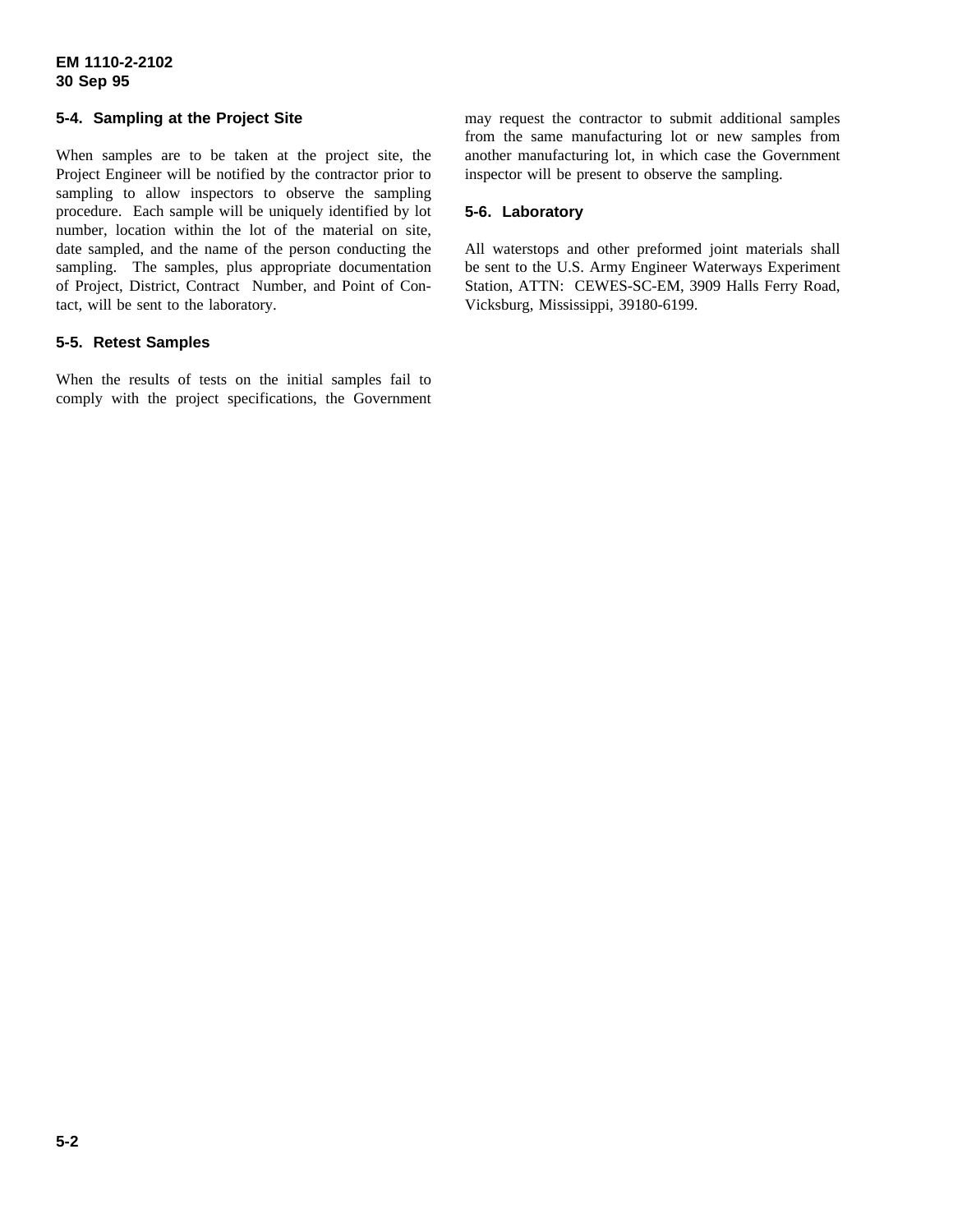# **Chapter 6 Quality Assurance Testing and Specifications**

## **6-1. General**

All waterstops and other preformed joint materials will be tested for compliance with the applicable specifications prior to their use. Any material failing to comply with their respective specification requirements will be rejected as a manufacturing lot or run, acceptance and rejection will only be based upon a full evaluation.

## **6-2. Testing**

Samples of all waterstops will be sent to the testing laboratories as described in Section 5-6.

*a. Metallic waterstops.* All metallic waterstops will be tested and evaluated for chemical composition and relevant mechanical properties such as tensile strength, elongation, hardness, and bending.

*b. Nonmetallic waterstops.* Nonmetallic waterstops will be tested and evaluated as called for in CRD-C 513 or CRD-C 572 as appropriate.

*c. Preformed compression seals.* Preformed polychloroprene elastomeric joint seals will be tested and evaluated as called for in CRD-C 531.

*d. Gaskets and other sealing materials.* Gaskets and other sealing materials shall be tested and evaluated as called for in the applicable specifications.

*e. Lubricants.* Lubricants for installing preformed compression seals will be tested and evaluated as called for in CRD-C 532.

#### **6-3. Specifications**

*a. Metallic waterstops.* Copper waterstops are covered by Standard Specification for Copper Sheet, Strip, Plate, and Rolled Bar, CRD-C 546 (USAEWES 1949) (ASTM B 152) and Standard Specification for Copper Sheet and Strip for Building Construction, ASTM B 370.

Stainless steel waterstops are covered by Standard Specification for Stainless and Heat-Resisting Chromium-Nickel Steel Plate, Sheet, and Strip, ASTM A 167. Steel waterstops are covered by Standard Specification for Steel, Strip, Carbon, Cold-Rolled, ASTM A 109, or Standard Specification for Steel, Sheet and Strip, Carbon, Hot-Rolled, Structural Quality, ASTM A 570. Lead waterstops are covered by Standard Specification for Lead and Lead Alloy Strip, Sheet, and Plate Products, ASTM B 749. Bronze waterstops depending upon the alloys in the bronze material are covered by Standard Specifications for Aluminum Bronze Rod, Bar, and Shapes, ASTM B 150, Standard Specification for Aluminum Bronze Plate, Sheet, Strip, and Rolled Bar, ASTM B 169, Standard Specification for Phosphor Bronze Plate, Sheet, Strip, and Rolled Bar, ASTM B 103, or Standard Specification for Manganese Bronze Rod, Bar, and Shapes, ASTM B 138.

*b. Nonmetallic waterstops.* Rubber waterstops (butyl, neoprene, styrene butadiene, nitrile butadiene, polyisoprene, and natural) are covered by U.S. Army Corps of Engineers Specifications for Rubber Waterstops, CRD-C 513. Polyvinyl chloride waterstops are covered by Corps of Engineers Specifications for Polyvinyl chloride Waterstops, CRD-C 572. Factory and job-site made splices are covered by CRD-C 513 and CRD-C 572.

*c. Preformed joint materials.* Preformed compression seals for concrete pavements are covered by Standard Specification for Preformed Polychloroprene Elastomeric Joint Seals for Concrete Pavements, CRD-C 531 (ASTM D 2628) and Standard Specification for Jet-Fuel- and Heat-Resistant Preformed Polychloroprene Elastomeric Joint Seals for Rigid Pavements, CRD-C 548. Preformed compression and tension-compression seals for bridge decks are covered by Standard Specification for Preformed Polychloroprene Elastomeric Joint Seals for Bridges, ASTM D 3542. Preformed gaskets and joint sealing materials are covered by Standard Specification for Cellular Elastomeric Preformed Gasket and Sealing Material, CRD-C 549 (ASTM C 509).

*d. Lubricants*. The lubricants used in the installation of many preformed joint materials are covered by Standard Specification for Lubricant for Installation of Preformed Compressive Seals in Concrete Pavements, CRD-C 532 (ASTM D 2835).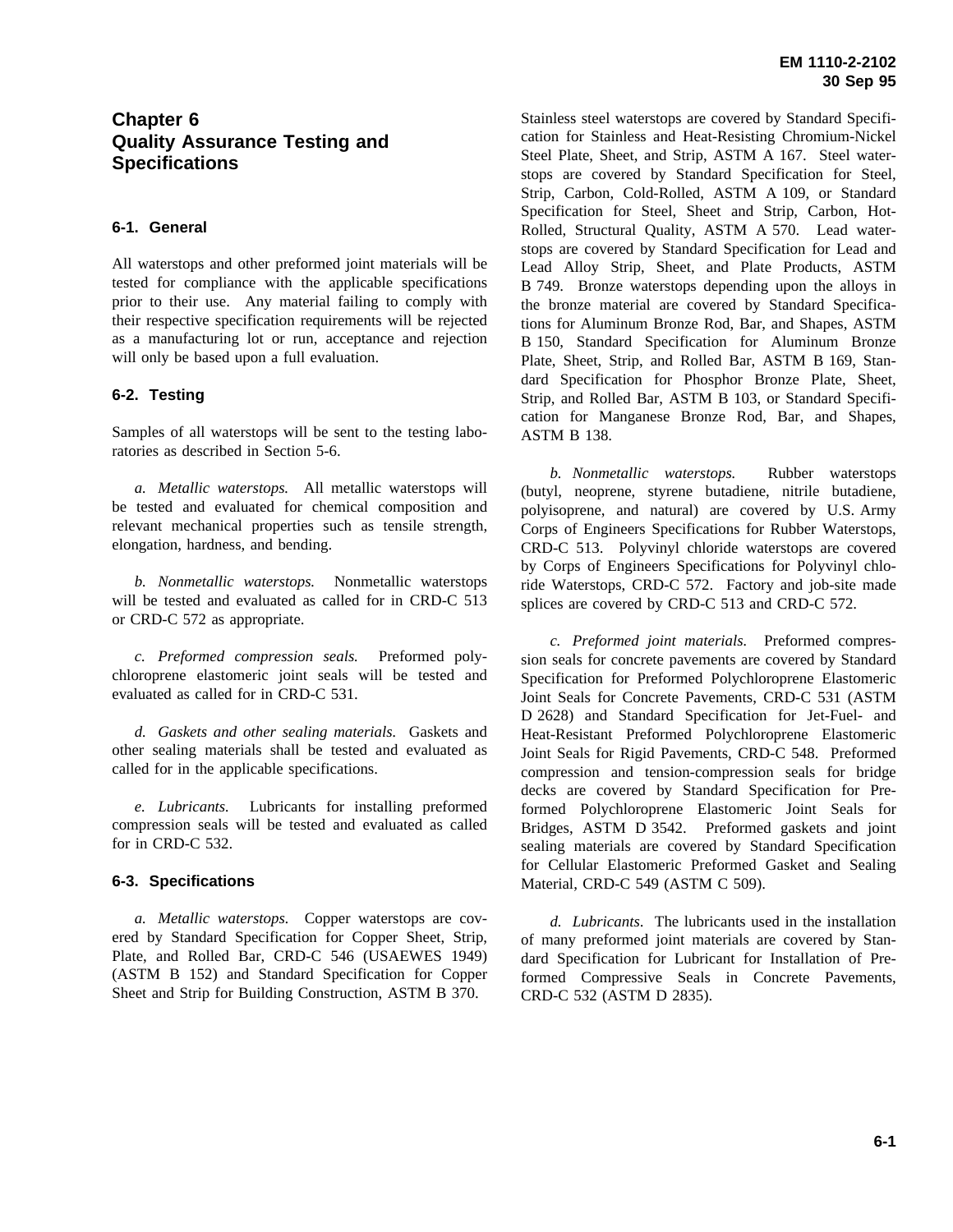# **Appendix A References**

# **A-1. Corps of Engineers Publications**

**EM 1110-2-2000** Standard Practice for Concrete

**EM 1110-2-2002** Evaluation and Repair of Concrete Structures

**EM 1110-2-2200** Gravity Dam Design

**EM 1110-2-2400** Structural Design of Spillway & Outlet Works

**EM 1110-2-2502** Retaining and Flood Walls

**EM 1110-2-2602** Planning & Design of Navigation Lock Walls & Appurtenances

**EM 1110-2-2701** Vertical Lift Crest Gates

**EM 1110-2-2901** Tunnels & Shafts in Rock

**EM 1110-2-2902** Conduits, Culverts and Pipes

## **CW 03150**

Expansion, Contraction, and Construction Joints in Concrete

# **U.S. Army Engineer Waterways Experiment Station 1949**

U.S. Army Engineer Waterways Experiment Station. 1949. *Handbook for Concrete and Cement*, with quarterly supplements, Vicksburg, MS. Note: Use latest edition of all designations.

# **Hoff and Houston 1970**

Hoff, G. C., and Houston, B. J. 1970 (Oct). "Nonmetallic Waterstops," Miscellaneous Paper C-70-22, U.S. Army Engineer Waterways Experiment Station, Vicksburg, MS.

# **A-2. Related Publications**

# **American Concrete Institute 1992.**

American Concrete Institute. 1992. "Guide to Joint Sealants for Concrete Structures," ACI Report No. 504 R-77, *ACI Manual of Concrete Practice*, Part 5, Detroit, MI.

# **American Society for Testing and Materials, Current**

American Society for Testing and Materials. Current. *Annual Book of ASTM Standards*, Vol 01.01, 01.02, 01.03, 02.01, 02.02, 02.04, 04.02, 04.03, and 04.07, Philadelphia, PA

# **Hoff and Houston 1973**

Hoff, G. C., and Houston, B. J. 1973. "Nonmetallic Waterstops," *ACI Journal*, pp 7-18.